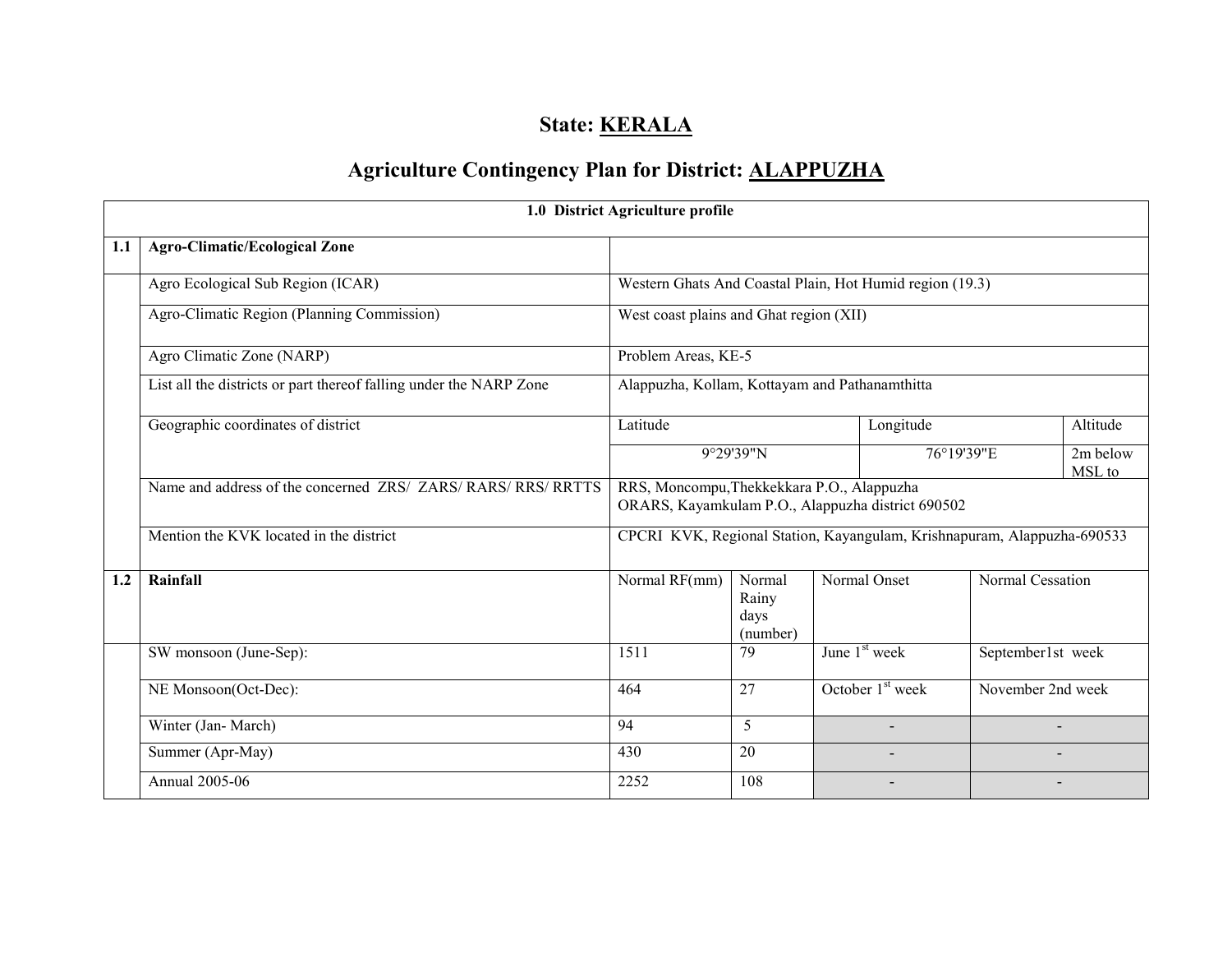| <b>Land use</b>                     | Geographical | Forest area | Land under       | Permanent | Cultivable | Land under | Barren and   | Current | Other   |
|-------------------------------------|--------------|-------------|------------------|-----------|------------|------------|--------------|---------|---------|
| pattern of the                      | area         |             | non-             | pastures  | wasteland  | Misc. tree | uncultivable | fallows | fallows |
| <b>district</b> (latest statistics) |              |             | agricultural use |           |            | crops and  | land         |         |         |
|                                     |              |             |                  |           |            | groves     |              |         |         |
| Area (Lakh ha)                      | .410         | 0.0         | 0.210            | 0.0       | 0.135      | 0.0002     | 0.002        | 0.029   | 0.043   |
|                                     |              |             |                  |           |            |            |              |         |         |

| 1.4 | Major Soils (common names like shallow | Area ('000 ha) | Percent (%) of total |
|-----|----------------------------------------|----------------|----------------------|
|     | red soils etc.,)                       |                |                      |
|     | 1. Laterite                            | 18.5           | 14.0                 |
|     | 2. Clay loam soils                     | 36.9           | 27.8                 |
|     | 3. Sandy loam soils                    | 21.0           | 15.8                 |
|     | 4. Kari soils                          | 36.9           | 27.8                 |
|     | 5. Coastal sandy soils                 | 18.9           | 14.3                 |
|     | Others (specify):                      | Nil            | Nil                  |
| 1.5 | <b>Agricultural land use</b>           | Area ('000 ha) | Cropping intensity % |
|     | Net sown area                          | 86.4           | 200-300              |
|     | Area sown more than once               | 18.6           |                      |
|     | Gross cropped area                     | 105.0          |                      |

| 1.6 | Irrigation                      | Area ('000 ha) |                |                                    |  |  |  |  |  |
|-----|---------------------------------|----------------|----------------|------------------------------------|--|--|--|--|--|
|     | Net irrigated area              | 36.8           |                |                                    |  |  |  |  |  |
|     | Gross irrigated area            | 46.6           |                |                                    |  |  |  |  |  |
|     | Rainfed area                    | 57.8           |                |                                    |  |  |  |  |  |
|     | <b>Sources of Irrigation</b>    | Number         | Area ('000 ha) | Percentage of total irrigated area |  |  |  |  |  |
|     | Canals                          |                | 20.5           | 37.2                               |  |  |  |  |  |
|     | Tanks - Ponds                   |                | 16.9           | 30.7                               |  |  |  |  |  |
|     | Open wells                      |                | 11.4           | 20.7                               |  |  |  |  |  |
|     | Bore wells                      |                |                |                                    |  |  |  |  |  |
|     | Lift irrigation                 | 14             | 2.0            | 3.6                                |  |  |  |  |  |
|     | Micro-irrigation                |                |                |                                    |  |  |  |  |  |
|     | Other sources(minor irrigation) |                | 4.2            | 7.74                               |  |  |  |  |  |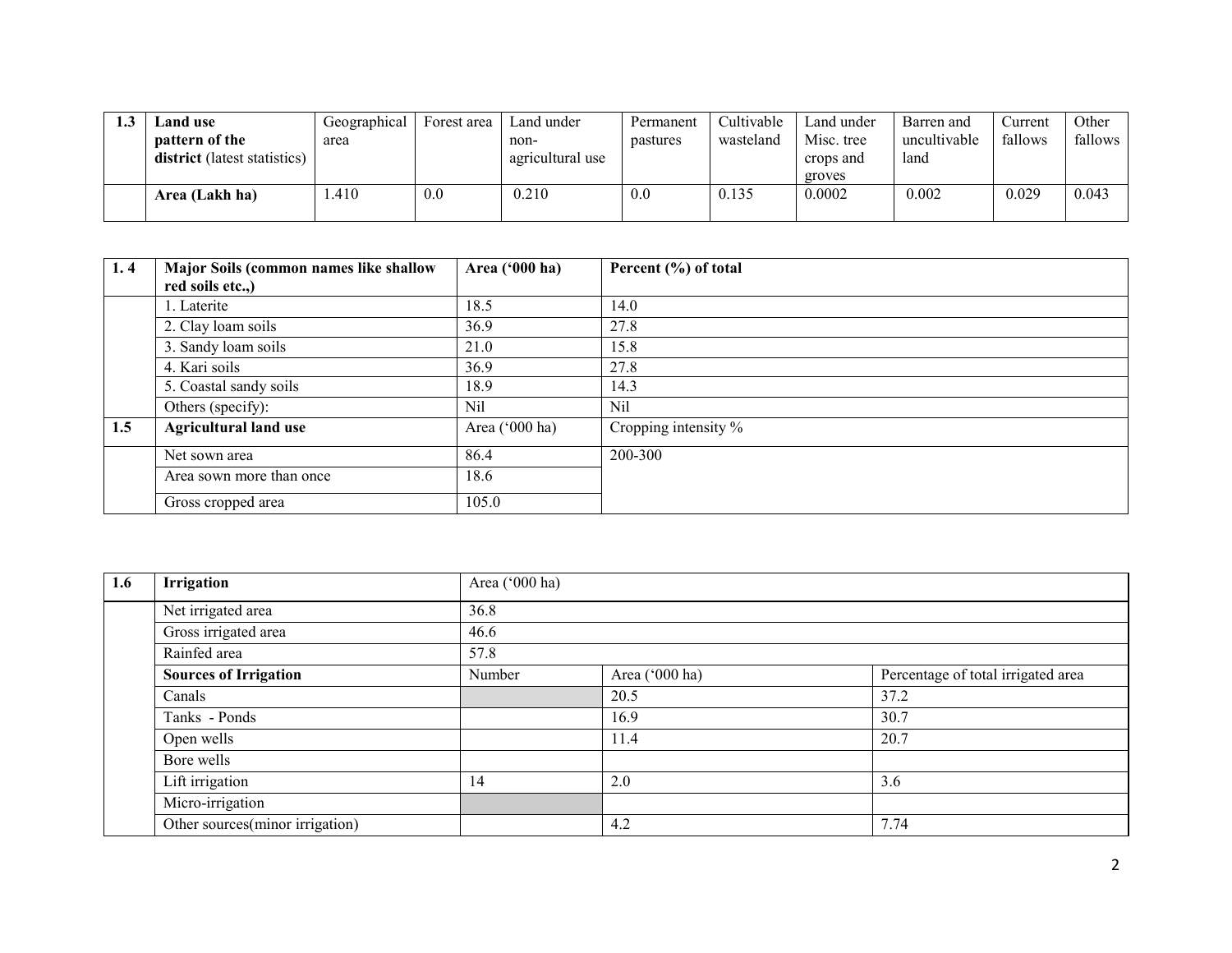| Total Irrigated Area                                                                                        |                           | 55.2        |  |  |  |  |
|-------------------------------------------------------------------------------------------------------------|---------------------------|-------------|--|--|--|--|
| Pump sets                                                                                                   | 53650                     |             |  |  |  |  |
| No. of Tractors                                                                                             | 87                        |             |  |  |  |  |
| Groundwater availability and use* (Data<br>source: State/Central Ground water<br>Department /Board)         | No. of blocks/<br>Tehsils | $(\%)$ area |  |  |  |  |
| Over exploited                                                                                              | <b>NIL</b>                |             |  |  |  |  |
| Critical                                                                                                    | <b>NIL</b>                |             |  |  |  |  |
| Semi-critical                                                                                               | <b>NIL</b>                |             |  |  |  |  |
| Safe                                                                                                        | One                       | 31          |  |  |  |  |
| Wastewater availability and use                                                                             | nil                       |             |  |  |  |  |
| Ground water quality                                                                                        | Good                      |             |  |  |  |  |
| *over-exploited: groundwater utilization > 100%; critical: 90-100%; semi-critical: 70-90%; safe: $\leq$ 70% |                           |             |  |  |  |  |

1.7 Area under major field crops & horticulture etc. (2008-09)

| 1.7 | <b>Major Field Crops cultivated</b> |                  | Area ('000 ha) |                  |         |               |              |  |  |  |
|-----|-------------------------------------|------------------|----------------|------------------|---------|---------------|--------------|--|--|--|
|     |                                     |                  | <b>Kharif</b>  |                  | Rabi    | <b>Summer</b> | <b>Total</b> |  |  |  |
|     |                                     | <b>Irrigated</b> | Rainfed        | <b>Irrigated</b> | Rainfed |               |              |  |  |  |
|     | Paddy                               | 8.7              |                | 7.2              |         | 18.1          | 34.14        |  |  |  |
|     | Sesamum                             |                  |                |                  |         | 0.09          | 0.09         |  |  |  |
|     | Tapioca                             | 0.4              |                | 1.2              |         | 1.600         | 3.27         |  |  |  |
|     | Sugarcane                           |                  |                |                  |         |               | 0.06         |  |  |  |
|     | Pulses                              |                  |                |                  |         |               | 0.02         |  |  |  |

| <b>Horticulture crops - Fruits</b>      | <b>Total area</b> |
|-----------------------------------------|-------------------|
| Banana                                  | 0.563             |
| Plantain                                | 1.879             |
| Jack                                    | 2.053             |
| Mango                                   | 3.349             |
| Papaya                                  | 1.012             |
| <b>Horticultural crops - Vegetables</b> | <b>Total area</b> |
| Amaranthus                              | 0.255             |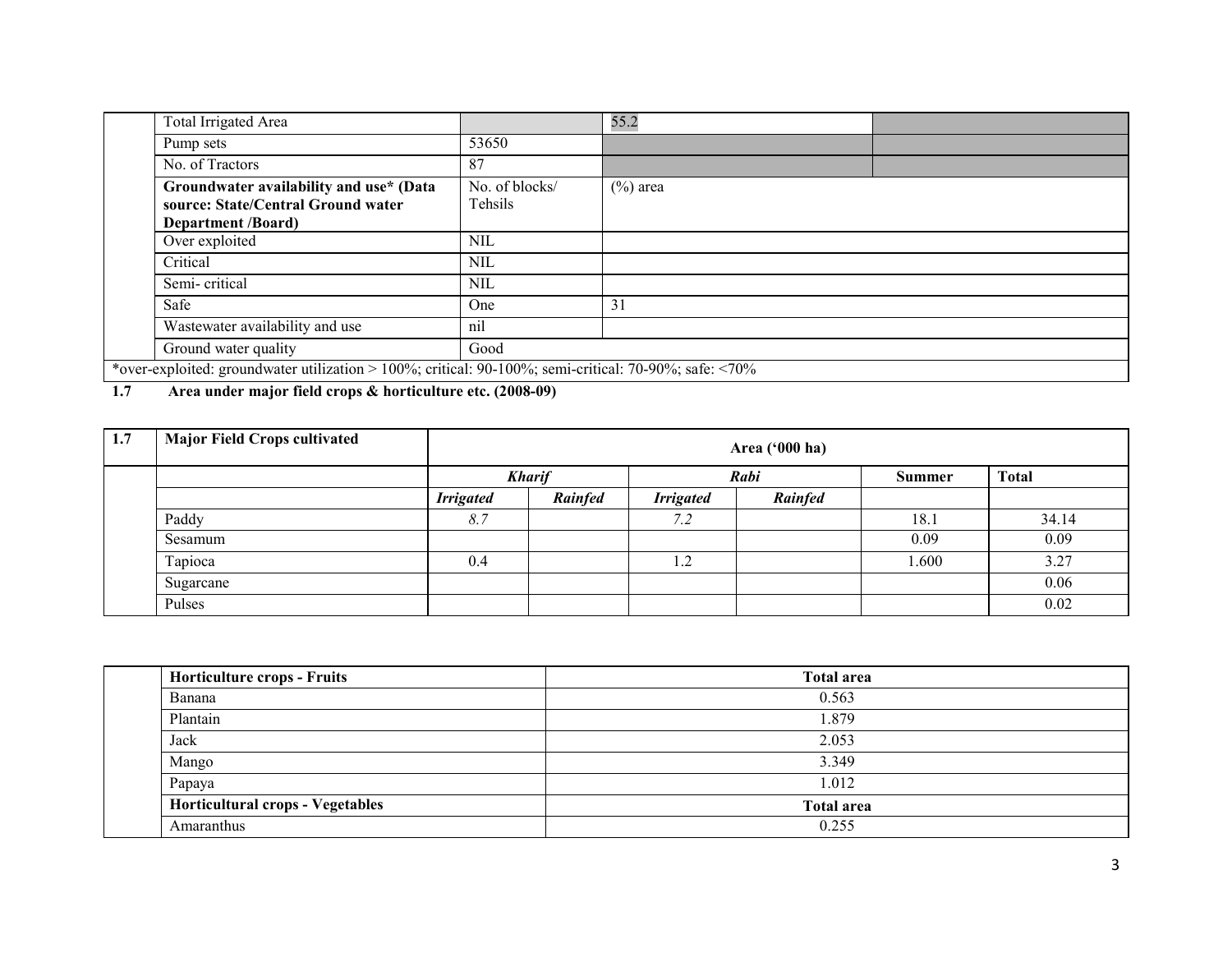| Bitter gourd                        | 0.171             |
|-------------------------------------|-------------------|
| Snake gourd                         | 0.149             |
| Others                              | 1.496             |
| Total                               | 2.071             |
| <b>Medicinal and Aromatic crops</b> | <b>Total area</b> |
|                                     | 0.076             |
|                                     | <b>Total area</b> |
| <b>Spices</b>                       |                   |
| Pepper                              | 1.357             |
| Ginger                              | 0.081             |
| Turmeric                            | 0.022             |
| Cloves                              | 0.015             |
| Nutmeg                              | 0.215             |
| Cinnamon                            | 0.031             |

| <b>Plantation crops</b>                 | <b>Total area</b> |
|-----------------------------------------|-------------------|
| Coconut                                 | 38.859            |
| Cashew                                  | 2.150             |
| Cocoa                                   | 0.084             |
| Rubber                                  | 4.300             |
|                                         |                   |
| <b>Fodder crops</b>                     | <b>Total area</b> |
| Total fodder crop area                  | 0.118             |
| <b>Grazing land</b>                     |                   |
| Sericulture etc                         |                   |
| Others (Specify), Other crops and trees | 4.477             |

| 1.8 | Livestock                                      | <b>Male ('000)</b> | Female ('000) | <b>Total ('000)</b> |
|-----|------------------------------------------------|--------------------|---------------|---------------------|
|     |                                                |                    |               |                     |
|     | Non descriptive Cattle (local low yielding)    |                    |               | 100.8               |
|     | Crossbred cattle                               |                    |               |                     |
|     | Non descriptive Buffaloes (local low yielding) |                    |               | n 5                 |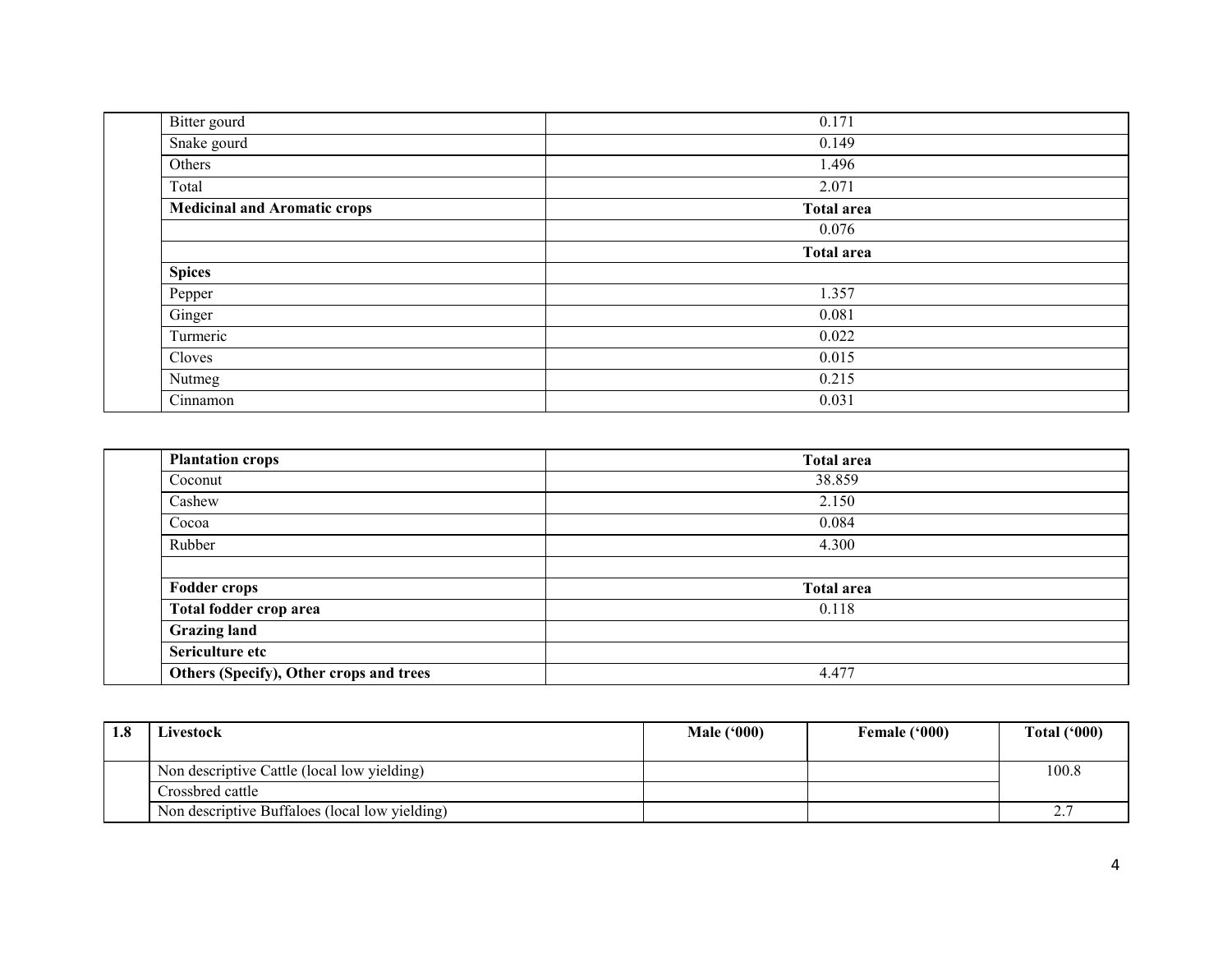|      | <b>Graded Buffaloes</b>                                     |       |                        |                                  |                    |                                          |                           |                                                                                             |  |
|------|-------------------------------------------------------------|-------|------------------------|----------------------------------|--------------------|------------------------------------------|---------------------------|---------------------------------------------------------------------------------------------|--|
|      | Goat                                                        |       |                        |                                  |                    |                                          |                           | 49.2                                                                                        |  |
|      | Sheep                                                       |       |                        |                                  |                    |                                          |                           | 0.03                                                                                        |  |
|      | Others (Camel, Pig, Yak etc.)                               |       |                        |                                  |                    |                                          |                           |                                                                                             |  |
|      | Commercial dairy farms (Number)                             |       |                        |                                  |                    |                                          |                           |                                                                                             |  |
| 1.9  | <b>Poultry</b>                                              |       |                        | No. of farms                     |                    |                                          | Total No. of birds ('000) |                                                                                             |  |
|      | Commercial                                                  |       |                        |                                  |                    |                                          | 102.782                   |                                                                                             |  |
|      | Backyard                                                    |       |                        |                                  |                    |                                          | 2302.347                  |                                                                                             |  |
| 1.10 | Fisheries (Data source: Chief Planning Officer)             |       |                        |                                  |                    |                                          |                           |                                                                                             |  |
|      | A. Capture                                                  |       |                        |                                  |                    |                                          |                           |                                                                                             |  |
|      | i) Marine (Data Source: Fisheries Department)               |       | No. of fishermen       | <b>Boats</b>                     |                    |                                          | <b>Nets</b>               | <b>Storage</b><br>facilities                                                                |  |
|      |                                                             |       |                        | Mechanized                       | Non-<br>mechanized | Mechanized<br>(Trawl nets,<br>Gill nets) |                           | Non-<br>(Ice<br>mechanized<br>plants<br>(Shore<br>etc.)<br>Seines,<br>Stake &<br>trap nets) |  |
|      |                                                             | 60689 |                        | 6182                             | 2274               |                                          |                           | 78                                                                                          |  |
|      | ii) Inland (Data Source: Fisheries Department)              |       | No. Farmer owned ponds |                                  |                    | <b>No. of Reservoirs</b>                 |                           | No. of village tanks                                                                        |  |
|      |                                                             |       |                        |                                  |                    |                                          |                           |                                                                                             |  |
|      | <b>B.</b> Culture                                           |       |                        |                                  |                    |                                          |                           |                                                                                             |  |
|      |                                                             |       |                        | Water Spread Area (ha)           |                    | Yield (t/ha)                             |                           | Production ('000<br>tons)                                                                   |  |
|      | i) Brackish water (Data Source: MPEDA/Fisheries Department) |       |                        |                                  |                    |                                          |                           |                                                                                             |  |
|      | ii) Fresh water (Data Source: Fisheries Department)         |       |                        | 1904 ha ponds + 14130 ha polders |                    |                                          |                           |                                                                                             |  |
|      | <b>Others</b>                                               |       |                        |                                  |                    |                                          |                           |                                                                                             |  |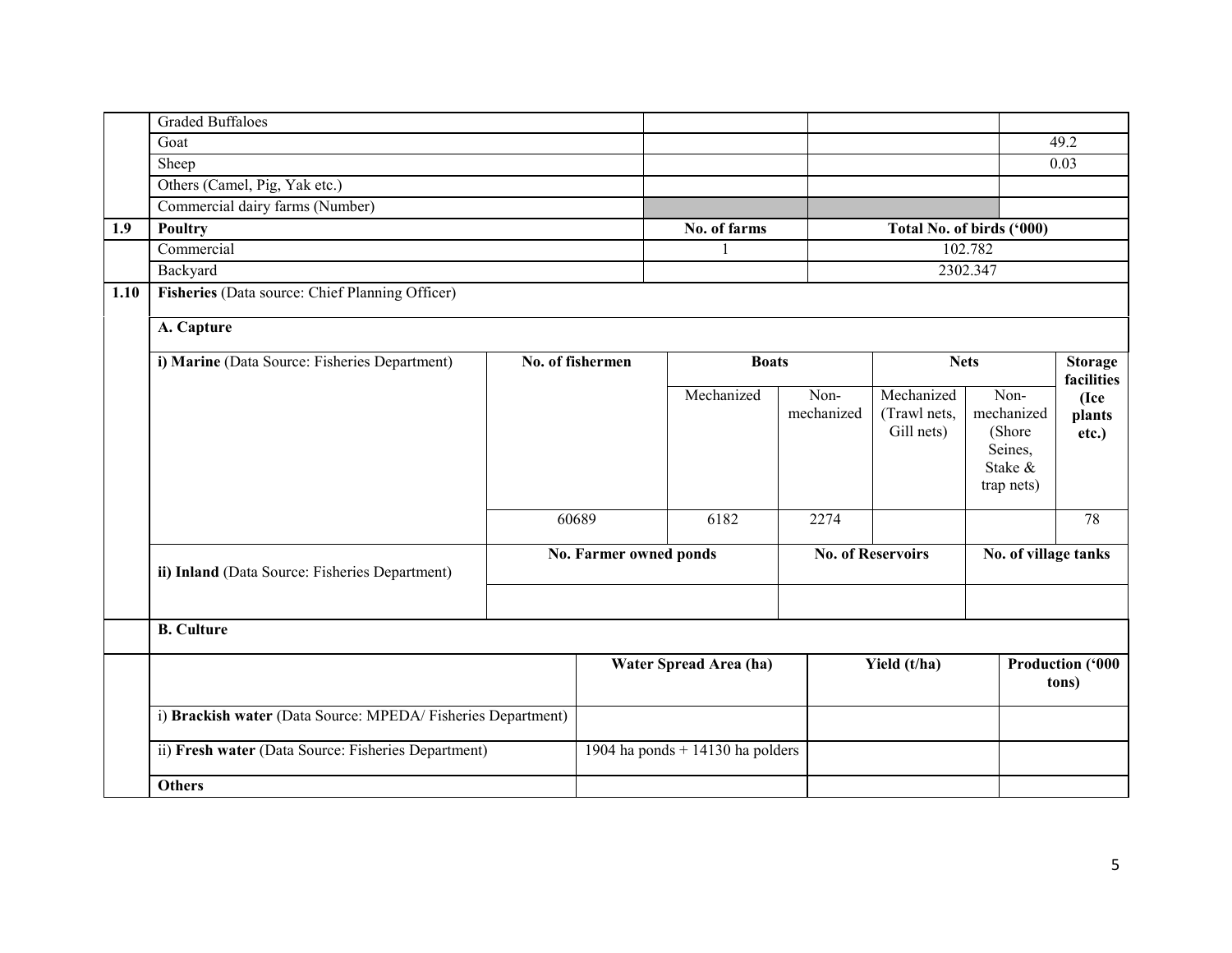## **1.11** Production and Productivity of major crops (Average of last 5 years: 2004, 05, 06, 07, 08)

| 1.11   | Name of crop | Kharif                |                                                                           |                       | Rabi                    |                       | <b>Summer</b>           |                       | <b>Total</b>             |                                                     |
|--------|--------------|-----------------------|---------------------------------------------------------------------------|-----------------------|-------------------------|-----------------------|-------------------------|-----------------------|--------------------------|-----------------------------------------------------|
|        |              | Production<br>(000 t) | Productivity<br>(kg/ha)                                                   | Production<br>(000 t) | Productivity<br>(kg/ha) | Production<br>(000 t) | Productivity<br>(kg/ha) | Production<br>(000 t) | Productivit<br>y (kg/ha) | residue<br>as<br>fodder<br>$(000^{\circ})$<br>tons) |
|        |              |                       | Major Field crops (Crops to be identified based on total acreage)         |                       |                         |                       |                         |                       |                          |                                                     |
|        | Paddy        | 26.254                | 2999                                                                      | 21.999                | 3027                    | 55.997                | 3090                    | 104.25                | 3053                     |                                                     |
|        | Tapioca      |                       |                                                                           |                       |                         |                       |                         | 95.578                | 29,211                   |                                                     |
|        | Sesamum      |                       |                                                                           |                       |                         | 0.078                 |                         | 0.078                 | 839                      |                                                     |
|        | Pulses       |                       |                                                                           |                       |                         |                       |                         | 0.018                 | 857.14                   |                                                     |
|        | Sugar cane   |                       |                                                                           |                       |                         |                       |                         | 0.553                 |                          |                                                     |
|        |              |                       | Major Horticultural crops (Crops to be identified based on total acreage) |                       |                         |                       |                         |                       |                          |                                                     |
|        | Coconut      |                       |                                                                           |                       |                         |                       |                         | 275 million<br>nuts   | 7077nuts/ha              |                                                     |
|        | Banana       |                       |                                                                           |                       |                         |                       |                         | 3.79                  | 6732                     |                                                     |
|        | Plantain     |                       |                                                                           |                       |                         |                       |                         | 11.726                | 6241                     |                                                     |
|        | Mango        |                       |                                                                           |                       |                         |                       |                         | 16.310                | 4883                     |                                                     |
|        | Pineapple    |                       |                                                                           |                       |                         |                       |                         | 0.491                 |                          |                                                     |
| Others |              |                       |                                                                           |                       |                         |                       |                         |                       |                          |                                                     |

| 1.12 | Sowing window for 5 major<br>field crops<br>(start and end of normal)<br>sowing period) | Paddy                             | Sesamum | Tapioca          | Vegetables                           | Coconut                       |
|------|-----------------------------------------------------------------------------------------|-----------------------------------|---------|------------------|--------------------------------------|-------------------------------|
|      | Kharif-Rainfed                                                                          | April-May to August-<br>September |         | April to January | May-June to<br>September-<br>October | New planting<br>$-April$ -May |
|      | Kharif-Irrigated                                                                        | May-June to September-            |         |                  |                                      |                               |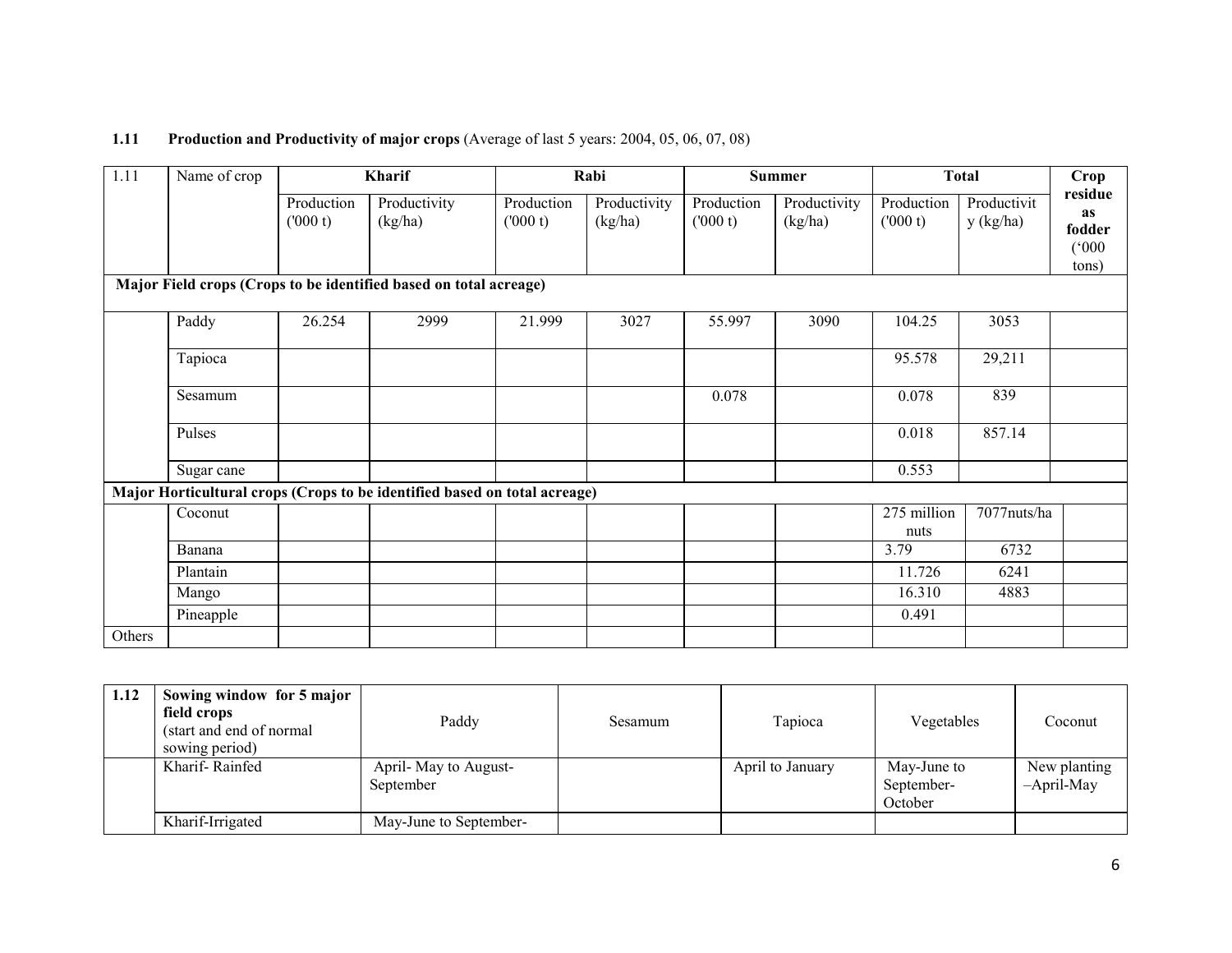|                | October              |                     |                   |                  |  |
|----------------|----------------------|---------------------|-------------------|------------------|--|
| Rabi-Rainfed   | September-October to | December-January to | September to June |                  |  |
|                | December-January     | March-April         |                   |                  |  |
| Rabi-Irrigated | October-November to  |                     |                   | December-January |  |
|                | January-February and |                     |                   | to March-April   |  |
|                | December-January to  |                     |                   |                  |  |
|                | March-April          |                     |                   |                  |  |

| 1.13 | What is the major contingency the district is prone to? (Tick mark and mention<br>years if known during the last 10 year period) | Regular            | Ocassional                           | None |
|------|----------------------------------------------------------------------------------------------------------------------------------|--------------------|--------------------------------------|------|
|      | Drought (Onattukara)                                                                                                             | V                  |                                      |      |
|      | Flood (Kuttanadu and Onattukara)                                                                                                 | $\sqrt{2005,2007}$ | $\sqrt{ }$                           |      |
|      | Cyclone                                                                                                                          |                    | 2008                                 |      |
|      | Hail storm                                                                                                                       |                    |                                      |      |
|      | Heat wave                                                                                                                        |                    |                                      |      |
|      | Cold wave                                                                                                                        |                    |                                      |      |
|      | Frost                                                                                                                            |                    |                                      |      |
|      | Sea water intrusion (Kayal lands and kari)                                                                                       |                    | $\sqrt{-2004}$                       |      |
|      | Pests and diseases (specify)                                                                                                     |                    | $\sqrt{\text{-Black bug}}$ -<br>2009 |      |
|      | Others (Acidity and iron toxicity in kari lands)                                                                                 |                    |                                      |      |

| 1.14 | Include Digital maps of<br>the district for | Location map of district within State as Annexure I | Enclosed: Yes / No |
|------|---------------------------------------------|-----------------------------------------------------|--------------------|
|      |                                             | Mean annual rainfall as Annexure 2                  | Enclosed: Yes      |
|      |                                             | Soil map as Annexure 3                              | Enclosed: Yes / No |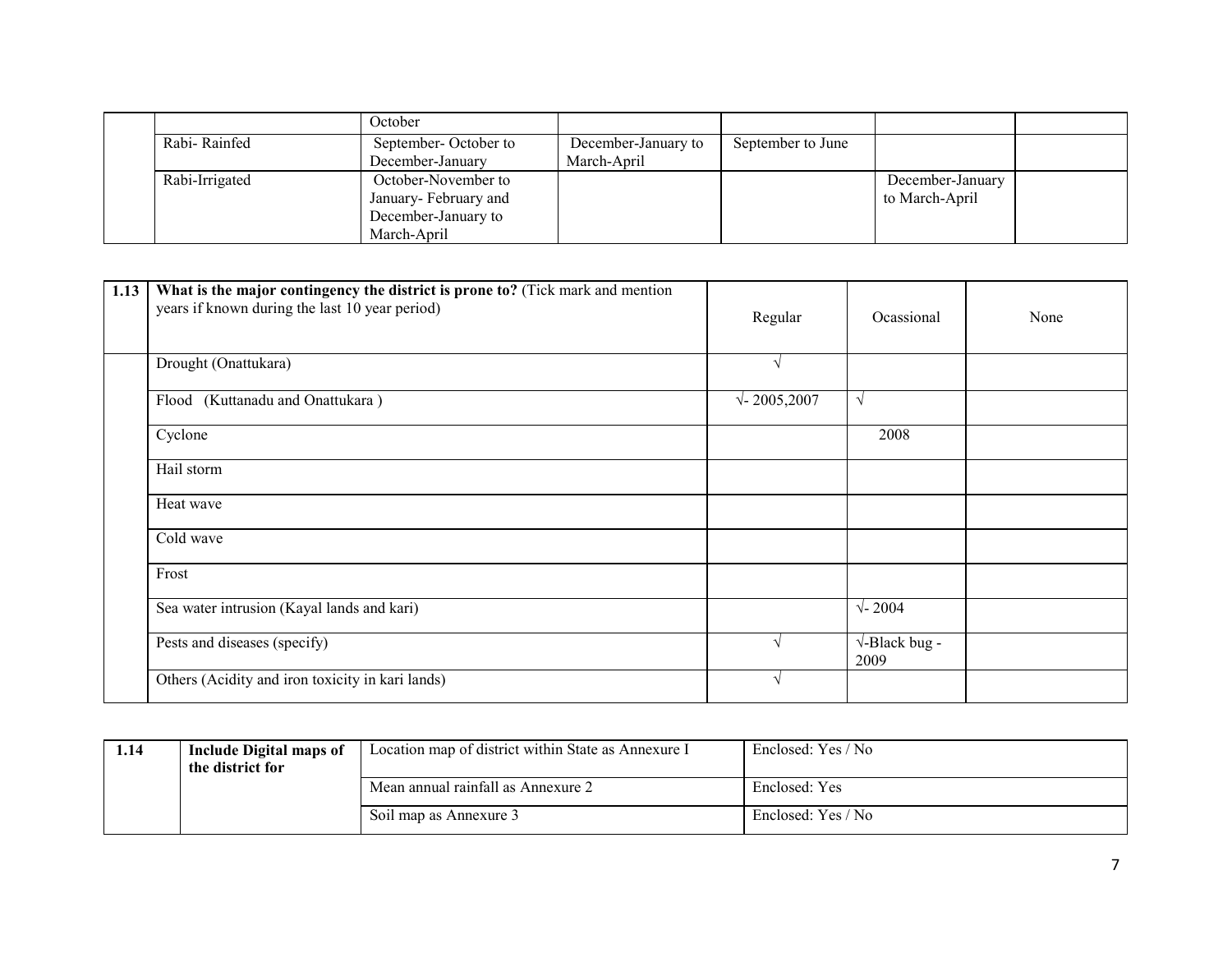#### 2.0 Strategies for weather related contingencies

## 2.1 Drought

#### 2.1.1 Rainfed situation

| Condition                                         |                                   |                                       |                                                                | <b>Suggested Contingency measures</b>                                                                                                                                                                                      |                                                                                                                                                                                                                                                                                                                                              |
|---------------------------------------------------|-----------------------------------|---------------------------------------|----------------------------------------------------------------|----------------------------------------------------------------------------------------------------------------------------------------------------------------------------------------------------------------------------|----------------------------------------------------------------------------------------------------------------------------------------------------------------------------------------------------------------------------------------------------------------------------------------------------------------------------------------------|
| <b>Early season</b><br>drought (delayed<br>onset) | <b>Major Farming</b><br>situation | <b>Normal Crop/cropping</b><br>system | Change in<br>crop/cropping<br>system                           | <b>Agronomic measures</b>                                                                                                                                                                                                  | <b>Remarks on Implementation</b>                                                                                                                                                                                                                                                                                                             |
| Delay by 2 weeks<br>3 <sup>rd</sup> week of June  | Upland                            | $Rice-$<br>Vegetables/pulses/fodder   | No change in<br>cropping system<br>but delay in<br>sowing date | Selection<br>of appropriate<br>with<br>varieties<br>enough<br>to adjust<br>plasticity<br>to<br>changed sowing dates<br>Exogenous application of<br>for<br>organic<br>manure<br>moisture<br>improving<br>retention capacity | Seed producing agencies have to be<br>equipped<br>the<br>to<br>seed<br>meet<br>requirement.<br>Labour requirement under<br>NREGS and CLDP<br>Seed producing agencies have to be<br>the<br>equipped to<br>meet<br>seed<br>requirement.<br>Irrigation facilities can be provided<br>link with Micro irrigation<br>in<br>schemes, IWMP and RKVY |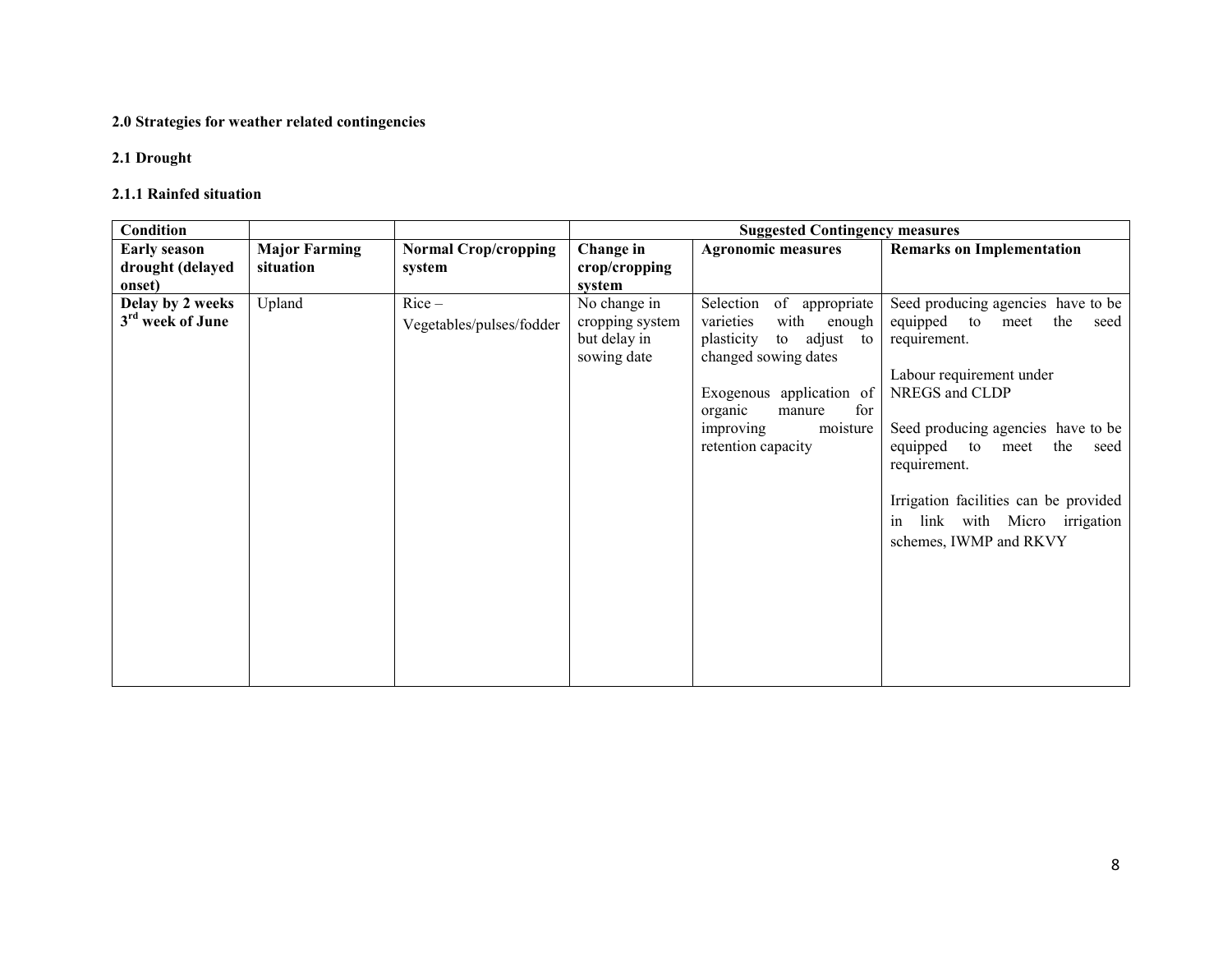| Medium lands | Rice-rice-<br>sesame/pulses/vegetables                                                                           | No change in<br>cropping system<br>but delay in<br>sowing date | <b>Dibbling</b><br>changed<br>to<br>transplanting during first<br>crop (Kharif)<br>Plant protection measures<br>to be adopted against rice<br>thrips and brown spot<br>disease incidence which<br>are likely to occur<br>Medium/short<br>duration<br>photoinsensitive<br>varieties<br>instead of photo sensitive<br>long duration<br>varieties<br>during second crop (Rabi)<br>Irrigation due to lack of<br>residual<br>moisture<br>for<br>summer crops like sesame,<br>pulses and vegetables |                                                                                                        |
|--------------|------------------------------------------------------------------------------------------------------------------|----------------------------------------------------------------|-----------------------------------------------------------------------------------------------------------------------------------------------------------------------------------------------------------------------------------------------------------------------------------------------------------------------------------------------------------------------------------------------------------------------------------------------------------------------------------------------|--------------------------------------------------------------------------------------------------------|
|              | Coconut based cropping<br>system in garden lands<br>with<br>Banana, tuber crops and<br>vegetables as inter crops | No change                                                      | Life saving irrigation is<br>suggested for banana and<br>vegetables.<br>Short duration varieties of<br>tuber crops and pulses as<br>inter crops                                                                                                                                                                                                                                                                                                                                               | Irrigation facilities can be provided<br>in link with Micro irrigation<br>schemes, IWMP, NFSM and RKVY |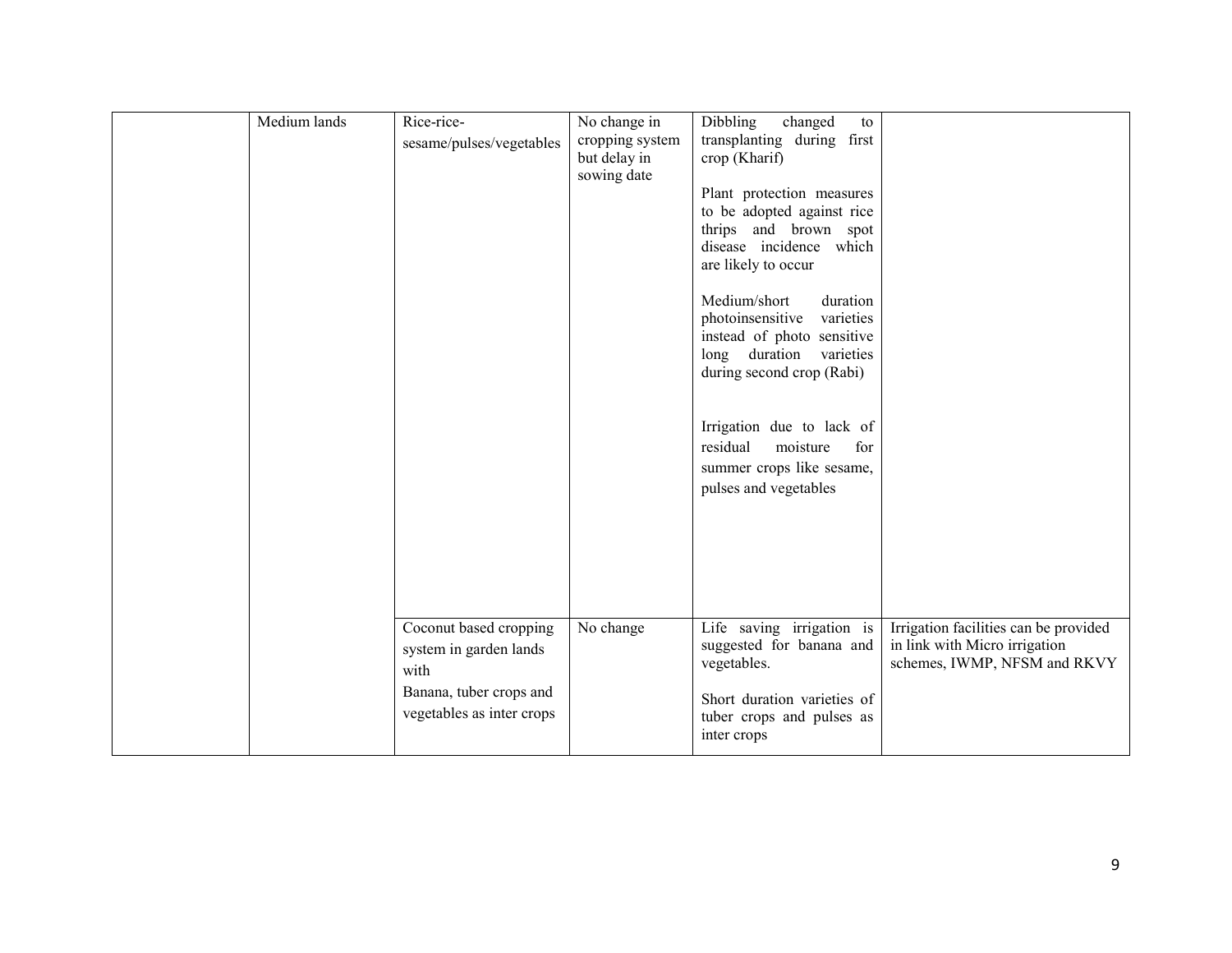|  | Open uplands of<br>homesteads | No change | Provide irrigation in initial<br>stages of crop growth | Irrigation facilities can be provided<br>in link with Micro irrigation |
|--|-------------------------------|-----------|--------------------------------------------------------|------------------------------------------------------------------------|
|  |                               |           | Mechanical weed control<br>measures                    | schemes, IWMP and RKVY                                                 |

| Condition                                                        |                                   |                                                                                                               |                                                       | <b>Suggested Contingency measures</b>                                                                                                                                                                                                                                                                                                                         |                                                                                                                                                                                 |
|------------------------------------------------------------------|-----------------------------------|---------------------------------------------------------------------------------------------------------------|-------------------------------------------------------|---------------------------------------------------------------------------------------------------------------------------------------------------------------------------------------------------------------------------------------------------------------------------------------------------------------------------------------------------------------|---------------------------------------------------------------------------------------------------------------------------------------------------------------------------------|
| <b>Early season</b><br>drought (delayed<br>onset)                | <b>Major Farming</b><br>situation | <b>Normal Crop/cropping</b><br>system                                                                         | Change in crop/cropping<br>system                     | <b>Agronomic measures</b>                                                                                                                                                                                                                                                                                                                                     | <b>Remarks</b> on<br>Implementation                                                                                                                                             |
| Delay by 4 weeks<br>(Specify month)<br>July 1 <sup>st</sup> week | Medium lands                      | Rice-Rice-<br>Sesame/pulses/vegetables                                                                        | Rice-Rice-fallow<br>Fallow-Rice-<br>Sesame/Veg/Pulses | Dibbling<br>changed<br>to<br>first<br>transplanting<br>during<br>crop (Kharif)<br>Medium/short<br>duration<br>photo insensitive<br>varieties<br>of photo sensitive<br>instead<br>duration<br>varieties<br>long<br>during second crop (Rabi)<br>Irrigation due to lack of<br>residual<br>moisture<br>for<br>summer crops like sesame,<br>pulses and vegetables | Labour<br>requirement under<br>NREGS and<br><b>CLDP</b><br>Irrigation facilities<br>can be provided in<br>link with Micro<br>irrigation schemes,<br><b>IWMP</b> and <b>RKVY</b> |
|                                                                  |                                   | Coconut based cropping<br>system in garden lands with<br>Banana, tuber crops and<br>vegetables as inter crops | No change<br>Not possible                             | Life saving irrigation is<br>suggested.<br>Short duration varieties of<br>tuber crops and pulses as<br>inter crops                                                                                                                                                                                                                                            | Irrigation facilities<br>can be provided in<br>link with Micro<br>irrigation schemes,<br><b>IWMP</b> and <b>RKVY</b>                                                            |
|                                                                  |                                   | Open uplands of homesteads                                                                                    |                                                       |                                                                                                                                                                                                                                                                                                                                                               |                                                                                                                                                                                 |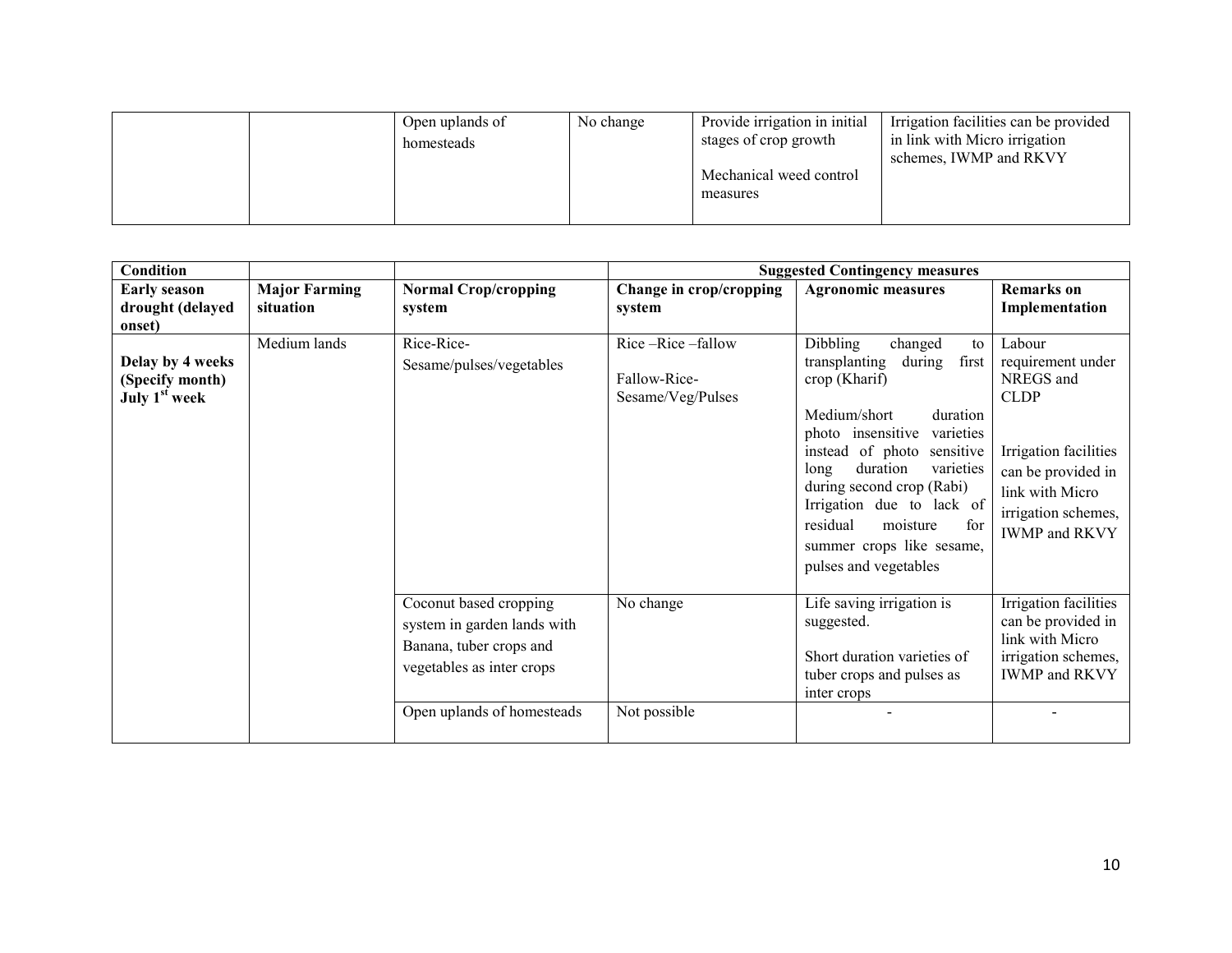| Condition                                     |                                   | <b>Suggested Contingency measures</b> |                                   |                           |                              |
|-----------------------------------------------|-----------------------------------|---------------------------------------|-----------------------------------|---------------------------|------------------------------|
| Early season<br>drought (delayed<br>onset)    | <b>Major Farming</b><br>situation | <b>Normal Crop/cropping</b><br>system | Change in crop/cropping<br>system | <b>Agronomic measures</b> | Remarks on<br>Implementation |
| Delay by 6 weeks<br>July 3 <sup>rd</sup> week | Medium lands                      | Not Applicable                        |                                   |                           |                              |

| Condition                                         |                                   | <b>Suggested Contingency measures</b> |                                   |                    |                              |
|---------------------------------------------------|-----------------------------------|---------------------------------------|-----------------------------------|--------------------|------------------------------|
| <b>Early season</b><br>drought (delayed<br>onset) | <b>Major Farming</b><br>situation | <b>Normal Crop/cropping</b><br>system | Change in crop/cropping<br>system | Agronomic measures | Remarks on<br>Implementation |
| Delay by 8 weeks<br>August 1 <sup>st</sup> week   | Medium lands                      | Not Applicable                        |                                   |                    |                              |

| <b>Condition</b>    |                      |                             |                               | <b>Suggested Contingency measures</b> |                       |
|---------------------|----------------------|-----------------------------|-------------------------------|---------------------------------------|-----------------------|
| Early season        | <b>Major Farming</b> | <b>Normal Crop/cropping</b> | Crop management               | Soil nutrient &                       | <b>Remarks</b> on     |
| drought (Normal     | situation            | system                      |                               | moisture conservation                 | Implementation        |
| onset)              |                      |                             |                               | measures                              |                       |
| <b>Normal onset</b> | Medium lands         | Rice-Rice-                  | Resowing necessary if         | Sufficient organic                    | Alternate source of   |
| followed by 15-20   |                      | Sesame/Pulses/Vegetables    | germination affected          | matter application                    | seed to be ensured    |
| days dry spell      |                      |                             |                               |                                       | Irrigation facilities |
| after sowing        |                      |                             | Provide irrigation facilities | Insitu rain water                     | can be provided in    |
| leading to poor     |                      |                             |                               | conservation                          | link with Micro       |
| germination/crop    |                      |                             | Weed control measures are to  |                                       | irrigation schemes,   |
| stand etc.          |                      |                             | be taken                      |                                       | <b>IWMP</b> and RKVY  |
|                     |                      | Coconut based cropping      | No change                     | Life saving irrigation is             | Irrigation facilities |
|                     |                      | system in garden lands with |                               | suggested.                            | can be provided in    |
|                     |                      | Banana, tuber crops and     |                               |                                       | link with IWMP        |
|                     |                      |                             |                               |                                       | NFSM and RKVY         |
|                     |                      | vegetables as inter crops   |                               |                                       |                       |
|                     |                      | Open uplands of homesteads  | Timely weed management        | Life saving irrigation is             | $-do-$                |
|                     |                      |                             | and fertilizer application    | suggested                             |                       |
|                     |                      |                             |                               |                                       |                       |
|                     |                      |                             |                               |                                       |                       |
|                     |                      |                             |                               |                                       |                       |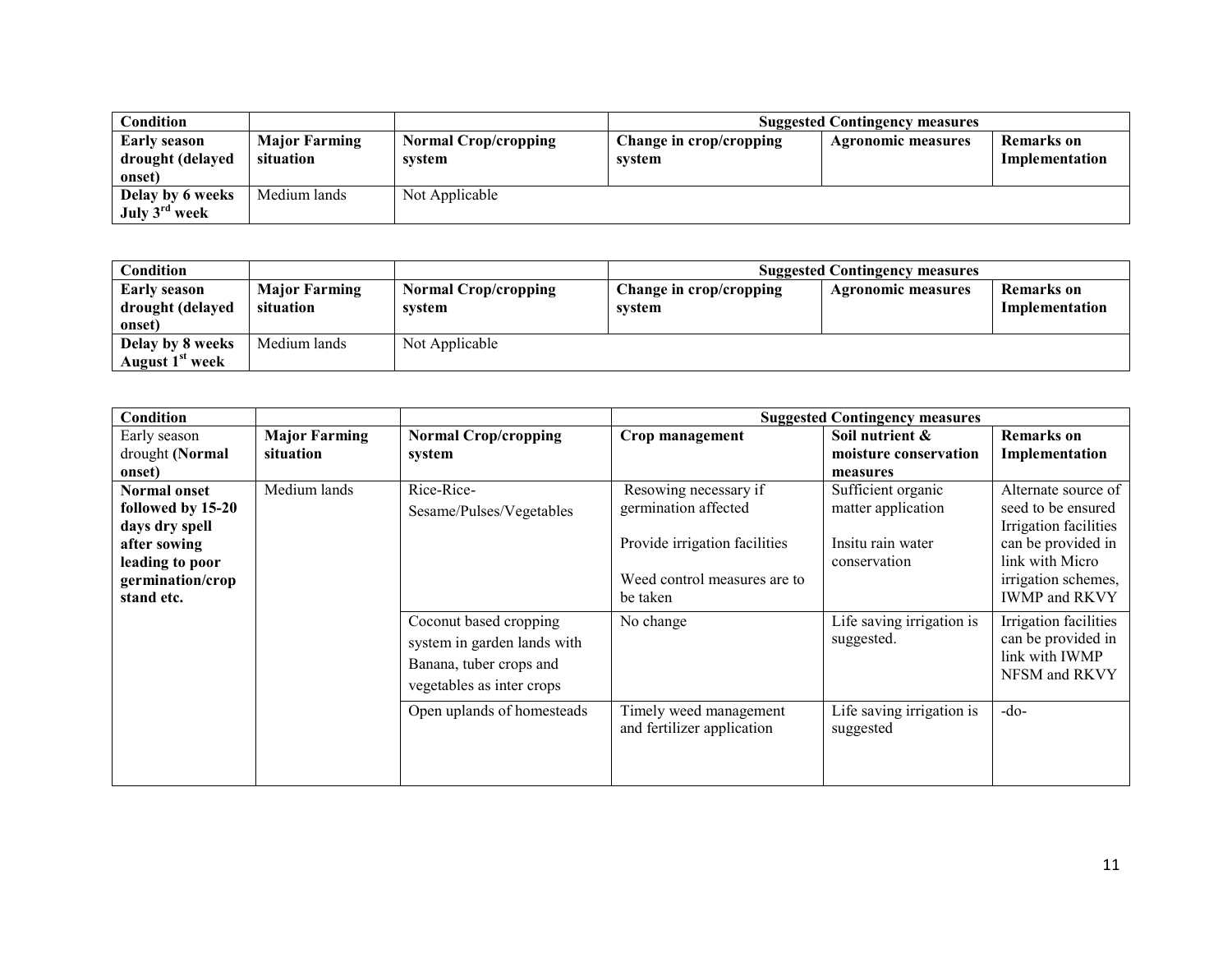| <b>Condition</b>     |                      |                             |                                                      | <b>Suggested Contingency measures</b> |                       |
|----------------------|----------------------|-----------------------------|------------------------------------------------------|---------------------------------------|-----------------------|
| Mid season           | <b>Major Farming</b> | <b>Normal Crop/cropping</b> | Crop management                                      | Soil nutrient $\&$                    | <b>Remarks</b> on     |
| drought (long dry    | situation            | system                      |                                                      | moisture conservation                 | Implementation        |
| spell, consecutive 2 |                      |                             |                                                      | measues                               |                       |
| weeks rainless       | Medium lands         | Rice-Rice-                  | Provide irrigation facilities                        | Sufficient organic                    | Alternate source of   |
| $(>2.5$ mm) period)  |                      | Sesame/Pulses/vegetables    | Weed control measures are to                         | matter application                    | seed to be ensured    |
|                      |                      |                             | be taken                                             |                                       | Irrigation facilities |
| At vegetative stage  |                      |                             |                                                      |                                       | can be provided in    |
|                      |                      |                             |                                                      |                                       | link with Micro       |
|                      |                      |                             |                                                      |                                       | irrigation schemes,   |
|                      |                      |                             |                                                      |                                       | <b>IWMP</b> and RKVY  |
|                      |                      | Coconut based cropping      | No change                                            | Life saving irrigation is             | Irrigation facilities |
|                      |                      | system in garden lands with |                                                      | suggested.                            | can be provided in    |
|                      |                      | Banana, tuber crops and     |                                                      |                                       | link with IWMP        |
|                      |                      | vegetables as inter crops   |                                                      |                                       | NFSM and RKVY         |
|                      |                      |                             |                                                      |                                       |                       |
|                      |                      | Open uplands of homesteads  | Timely weed management<br>and fertilizer application | $-do-$                                | $-do-$                |
|                      |                      |                             |                                                      |                                       |                       |

| <b>Condition</b>                          |                                   |                                                                                                               |                               | <b>Suggested Contingency measures</b>                                |                                                                                                               |
|-------------------------------------------|-----------------------------------|---------------------------------------------------------------------------------------------------------------|-------------------------------|----------------------------------------------------------------------|---------------------------------------------------------------------------------------------------------------|
| Mid season<br>drought (long dry<br>spell) | <b>Major Farming</b><br>situation | <b>Normal Crop/cropping</b><br>system                                                                         | Crop management               | Soil nutrient &<br>moisture conservation<br>measures                 | <b>Remarks</b> on<br>Implementation                                                                           |
| At flowering/<br>fruiting stage           | Medium lands                      | Rice-Rice-<br>sesame/pulses/vegetables                                                                        | Provide irrigation facilities | Basal application of<br>Sufficient organic<br>matter                 | Irrigation facilities<br>can be provided in<br>link with Micro<br>irrigation schemes,<br><b>IWMP</b> and RKVY |
|                                           |                                   | Coconut based cropping<br>system in garden lands with<br>Banana, tuber crops and<br>vegetables as inter crops | No change                     | Life saving irrigation<br>for banana and<br>vegetables is suggested. | $-do-$                                                                                                        |
|                                           |                                   | Open uplands of homesteads                                                                                    | Provide irrigation facilities | Life saving irrigation is<br>suggested                               | $-do-$                                                                                                        |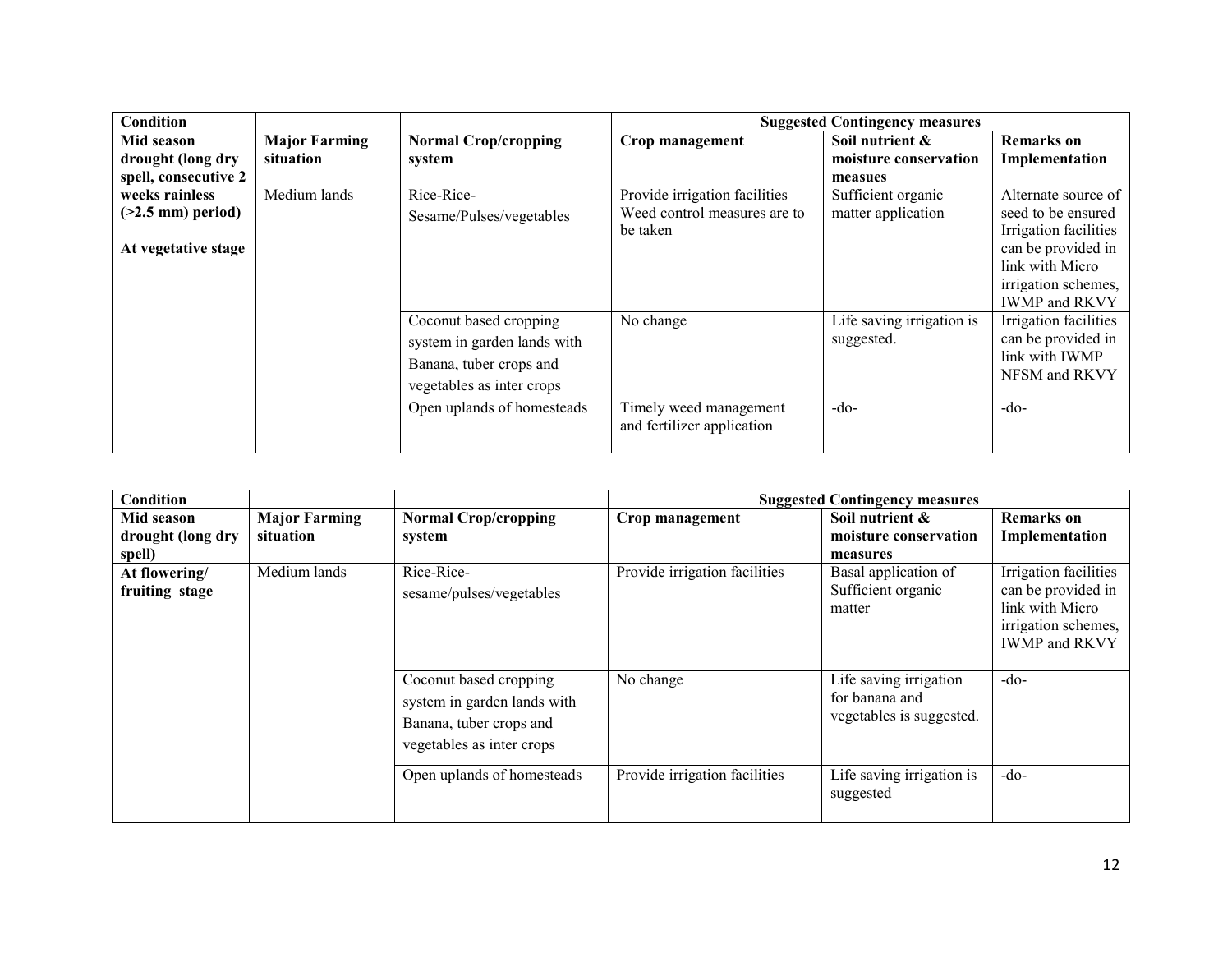| Condition               |                             |                             | <b>Suggested Contingency measures</b>         |                    |                       |
|-------------------------|-----------------------------|-----------------------------|-----------------------------------------------|--------------------|-----------------------|
| <b>Terminal drought</b> | <b>Major Farming</b>        | <b>Normal Crop/cropping</b> | Crop management                               | Rabi Crop planning | <b>Remarks</b> on     |
|                         | situation                   | system                      |                                               |                    | Implementation        |
|                         | Medium lands                | Rice-rice-                  | No change                                     | No change          |                       |
|                         |                             | sesame/pulses/vegetables    | Harvesting at physiological<br>maturity stage |                    |                       |
|                         |                             | Coconut based cropping      | Provide irrigation for inter                  | No change          | Irrigation facilities |
|                         | system in garden lands with |                             | crops like banana and                         |                    | in link with IWMP     |
|                         |                             | Banana, tuber crops and     | vegetables                                    |                    | NFSM and RKVY         |
|                         |                             | vegetables as inter crops   |                                               |                    |                       |
|                         |                             | Open uplands of homesteads  | No change                                     | No change          |                       |
|                         |                             |                             |                                               |                    |                       |
|                         |                             |                             |                                               |                    |                       |

## 2.1.2 Irrigated situation

| Condition            |                      |                             | <b>Suggested Contingency measures</b> |                           |                   |
|----------------------|----------------------|-----------------------------|---------------------------------------|---------------------------|-------------------|
|                      | <b>Major Farming</b> | <b>Normal Crop/cropping</b> | Change in crop/cropping               | <b>Agronomic measures</b> | <b>Remarks</b> on |
|                      | situation            | system                      | system                                |                           | Implementation    |
| Delayed release of   | Loamy sand soils     | Rice-rice-                  | Rice-Rice (SD)-                       | Mulching for vegetables   | NREGS, RKVY       |
| water in canals due  |                      | sesame/pulses/vegetables    | Pulses, Sesame(SD)                    | Selection of suitable     |                   |
| to low rainfall      |                      |                             |                                       | cropping systems          |                   |
|                      | Below MSL paddy      | Rice-Rice - Fallow          | No change. Delay in sowing of         | Selection of short        | Source of seed to |
| Irrigation is from   | lands                |                             | first crop                            | duration varieties        | be ensured        |
| the rivers. Delay in |                      |                             |                                       |                           |                   |
| monsoon results in   |                      |                             |                                       |                           |                   |
| lowering of water    |                      |                             |                                       |                           |                   |
| level in the rivers  |                      |                             |                                       |                           |                   |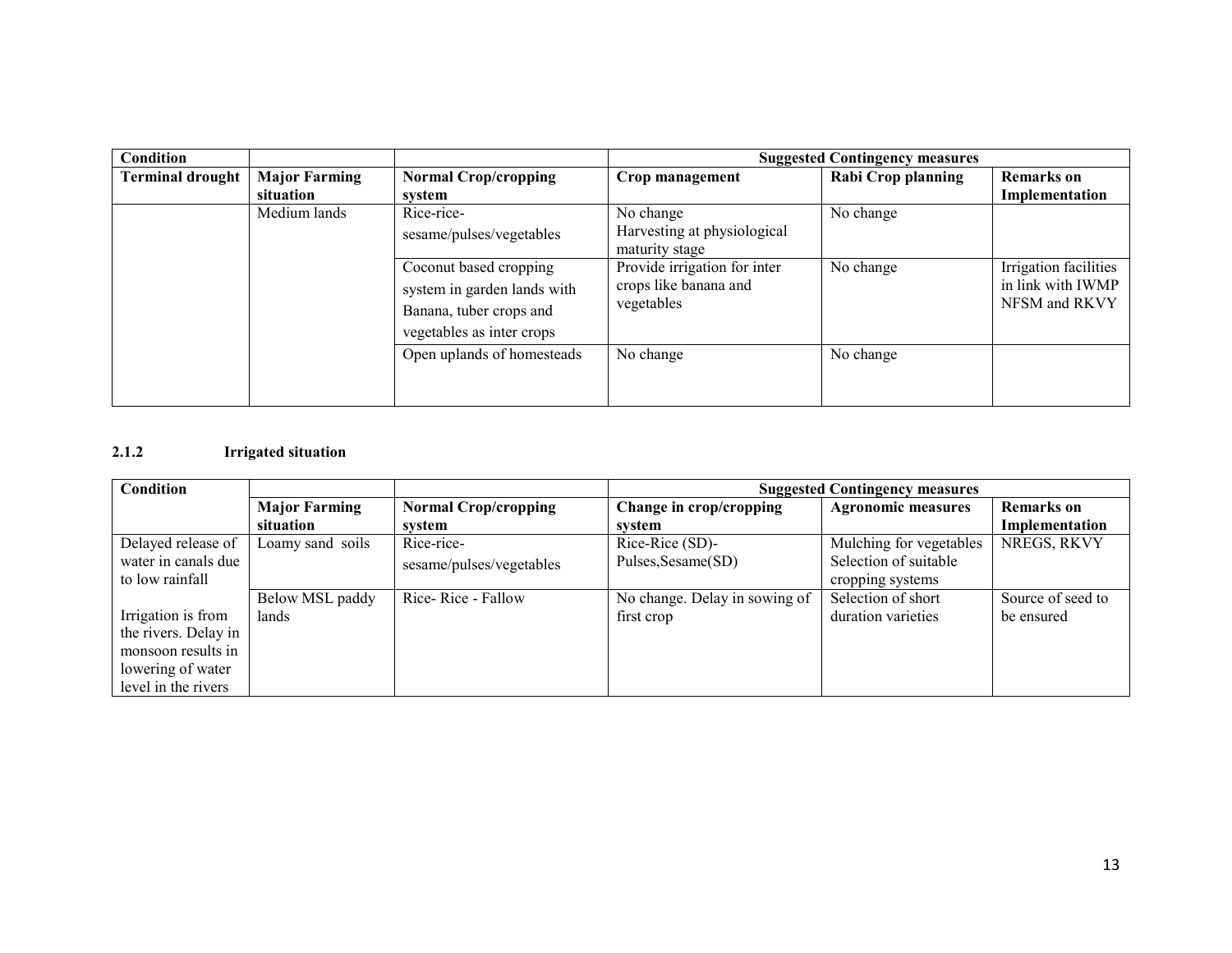| Condition           |                      |                             | <b>Suggested Contingency measures</b> |                           |                   |
|---------------------|----------------------|-----------------------------|---------------------------------------|---------------------------|-------------------|
|                     | <b>Major Farming</b> | <b>Normal Crop/cropping</b> | Change in crop/cropping               | <b>Agronomic measures</b> | <b>Remarks</b> on |
|                     | situation            | system                      | system                                |                           | Implementation    |
| Limited release of  | Loamy sand soils     | Rice-rice-                  | Rice-Rice (SD)-Pulses, Sesame         | Mulching for vegetables   | NREGS, RKVY       |
| water in canals due |                      | sesame/pulses/vegetables    | (SD)                                  |                           |                   |
| to low rainfall     |                      |                             |                                       | Selection of suitable     |                   |
|                     |                      |                             |                                       | cropping systems          |                   |
|                     | Below MSL paddy      | Rice-Rice - Fallow          | No change. Delay in sowing of         | Selection of short        | Source of seed to |
|                     | lands                |                             | first crop                            | duration varieties for    | be ensured        |
|                     |                      |                             |                                       | first crop                |                   |

| Condition                                         |                          |                                             | <b>Suggested Contingency measures</b>    |                                        |                   |
|---------------------------------------------------|--------------------------|---------------------------------------------|------------------------------------------|----------------------------------------|-------------------|
|                                                   | <b>Major Farming</b>     | <b>Normal Crop/cropping</b>                 | Change in crop/cropping                  | <b>Agronomic measures</b>              | <b>Remarks</b> on |
|                                                   | situation                | system                                      | svstem                                   |                                        | Implementation    |
| Non release of<br>water in canals                 | Loamy sand soils         | Rice-rice-<br>sesame/pulses/vegetables      | Fallow-Rice - Pulses/Sesame              | Rain water harvesting<br>Direct sowing | NREGS, RKVY       |
| under delayed<br>onset of monsoon<br>in catchment | Below MSL paddy<br>lands | No change. Delay in sowing of<br>first crop | Selection of short duration<br>varieties | Source of seed to be<br>ensured        |                   |

| Condition         |                      |                               | <b>Suggested Contingency measures</b> |                           |                   |
|-------------------|----------------------|-------------------------------|---------------------------------------|---------------------------|-------------------|
|                   | <b>Major Farming</b> | <b>Normal Crop/cropping</b>   | Change in crop/cropping               | <b>Agronomic measures</b> | <b>Remarks</b> on |
|                   | situation            | system                        | system                                |                           | Implementation    |
| Lack of inflows   | Loamy sand soils     | Rice-rice-                    | Fallow-Rice-Pulses/Sesame             | Rain water harvesting,    | NREGS, RKVY       |
| into tanks due to |                      | sesame/pulses/vegetables      |                                       | Direct sowing             |                   |
| insufficient      |                      | No change. Delay in sowing of | Selection of short duration           | Source of seed to be      |                   |
| /delayed onset of | Below MSL paddy      | first crop                    | varieties                             | ensured                   |                   |
| monsoon           | lands                |                               |                                       |                           |                   |

| <b>Condition</b> |                      |                             | <b>Suggested Contingency measures</b>                |                       |                   |  |
|------------------|----------------------|-----------------------------|------------------------------------------------------|-----------------------|-------------------|--|
|                  | <b>Major Farming</b> | <b>Normal Crop/cropping</b> | Change in crop/cropping<br><b>Agronomic measures</b> |                       | <b>Remarks</b> on |  |
|                  | situation            | system                      | system                                               |                       | Implementation    |  |
| Insufficient     | Loamy sand soils     | Rice-rice-                  | Fallow-Rice-Pulses/Sesame                            | Rain water harvesting | NREGS, RKVY       |  |
| groundwater      |                      | sesame/pulses/vegetables    |                                                      |                       |                   |  |
| recharge due to  |                      |                             |                                                      |                       |                   |  |
| low rainfall     |                      |                             |                                                      |                       |                   |  |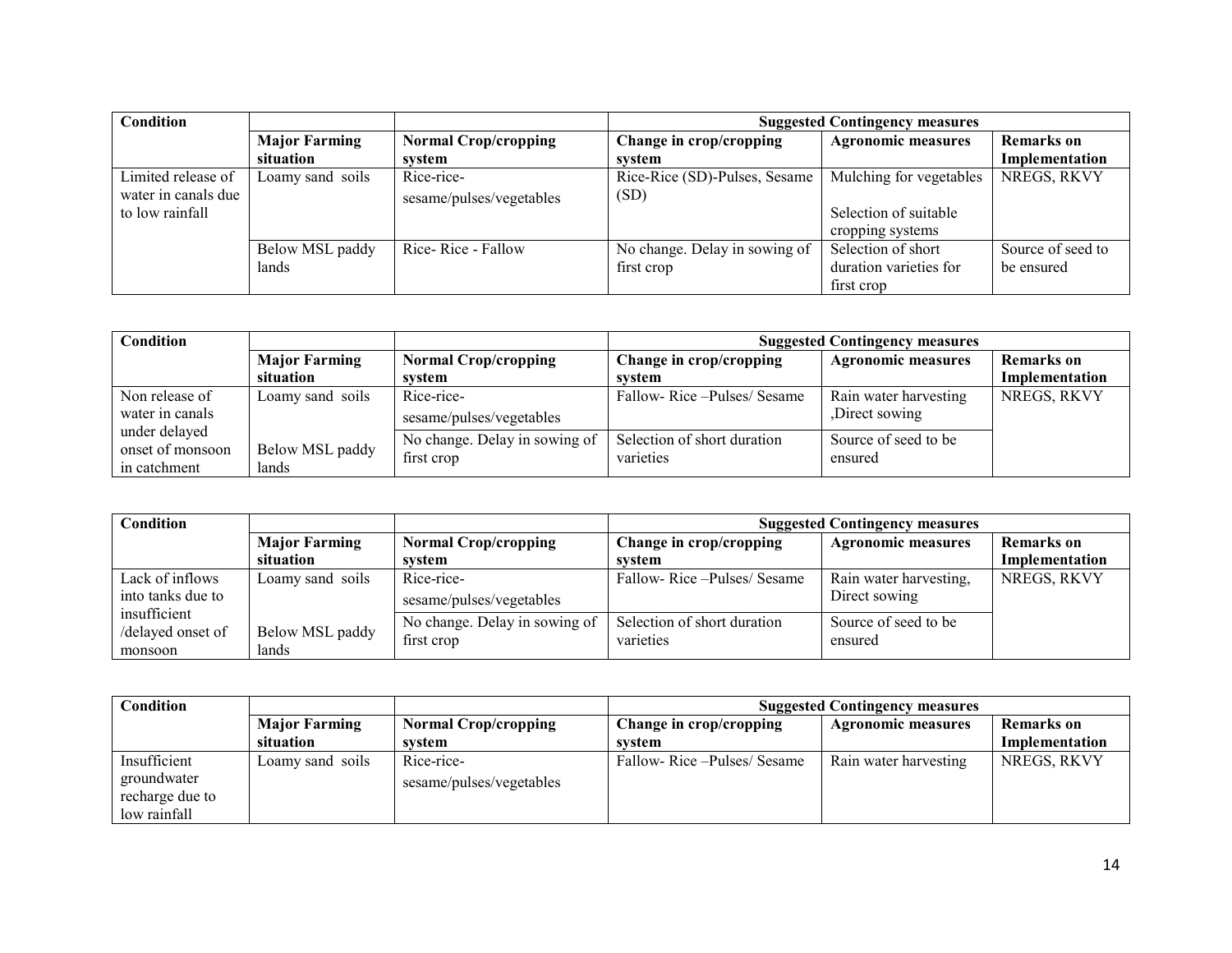## 2.2 Unusual rains (untimely, unseasonal etc) (for both rainfed and irrigated situations)

| <b>Condition</b>                                                        | <b>Suggested contingency measure</b>                                      |                        |                                                                                                                |                                      |
|-------------------------------------------------------------------------|---------------------------------------------------------------------------|------------------------|----------------------------------------------------------------------------------------------------------------|--------------------------------------|
| Continuous high rainfall in a short<br>span<br>leading to water logging | <b>Vegetative stage</b>                                                   | <b>Flowering stage</b> | Crop maturity stage                                                                                            | Post harvest                         |
| Sesamum                                                                 | Provide drainage                                                          |                        | Provide drainage<br>Cultivation of varieties having seed<br>dormancy, harvest crop at physiological maturity   |                                      |
| Pulses                                                                  | Provide drainage                                                          |                        | Provide drainage , Cultivation of varieties having<br>seed dormancy, harvest crop at physiological<br>maturity |                                      |
| Vegetables                                                              | Provide drainage                                                          |                        | Provide drainage                                                                                               |                                      |
| Rice                                                                    | Provide drainage                                                          |                        | Provide drainage, immediate harvest                                                                            |                                      |
| Horticulture                                                            |                                                                           |                        |                                                                                                                | Improve storage<br>facilities/godown |
| Banana                                                                  |                                                                           | Provide drainage       |                                                                                                                |                                      |
| Coconut (seedlings)                                                     | Provide drainage                                                          |                        |                                                                                                                |                                      |
| Tuber crops                                                             |                                                                           |                        | Provide drainage                                                                                               |                                      |
| Heavy rainfall with high speed winds<br>in a short span                 |                                                                           |                        |                                                                                                                |                                      |
| Rice                                                                    | Select sturdy varieties with<br>culm strength                             |                        |                                                                                                                |                                      |
| Horticulture                                                            |                                                                           |                        |                                                                                                                |                                      |
| Banana                                                                  | Provide drainage                                                          |                        | Propping                                                                                                       |                                      |
| Outbreak of pests and diseases due to<br>unseasonal rains               |                                                                           |                        |                                                                                                                |                                      |
| Rice                                                                    | Provide drainage,<br>measures<br>to avoid spread of Bacterial leaf blight | adopt suitable control | Harvest crop at physiological maturity                                                                         | Improve storage<br>facilities/godown |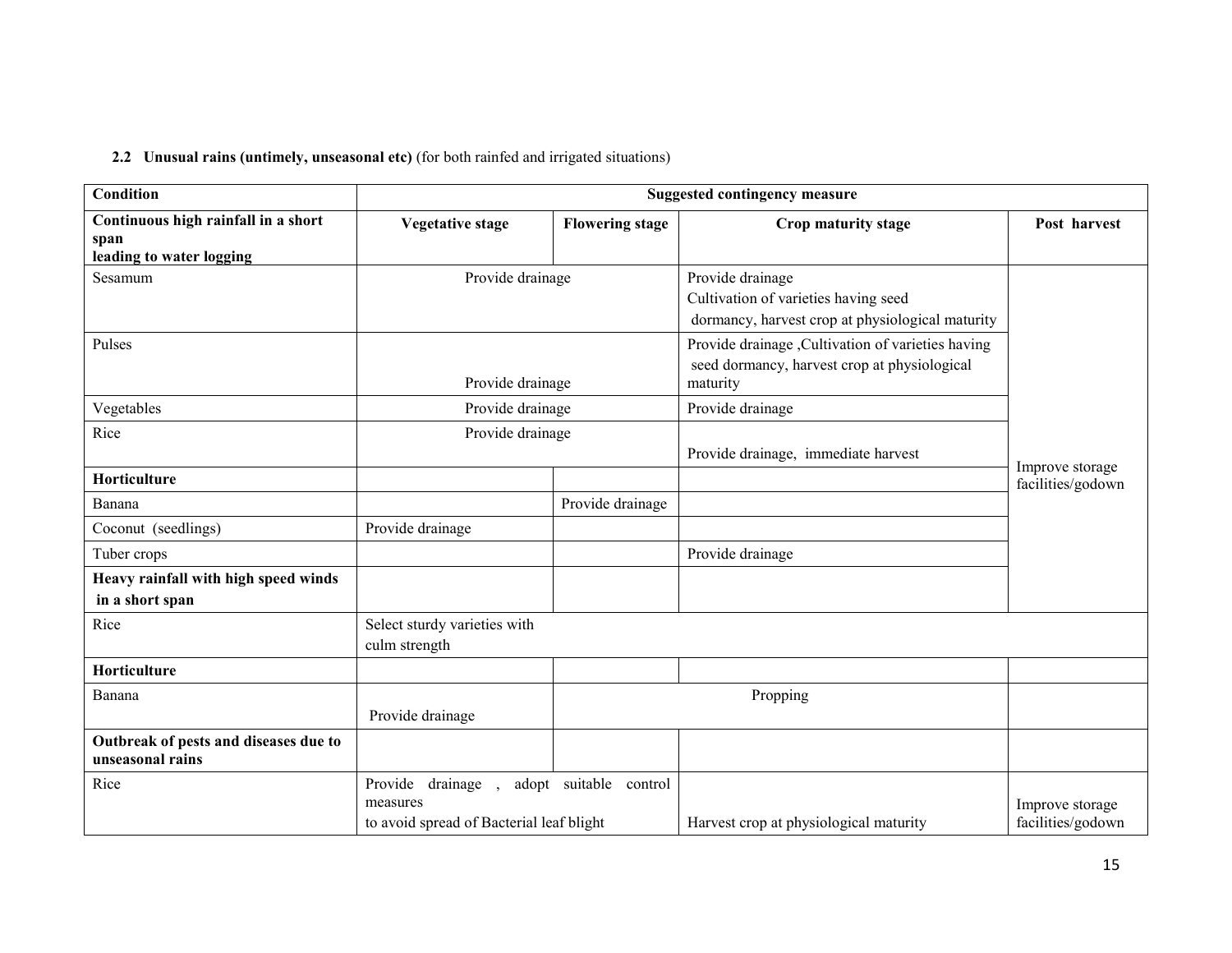|              | Cultivate resistant varieties, Apply biocontrol                                                                                                                                                                                  |                               |
|--------------|----------------------------------------------------------------------------------------------------------------------------------------------------------------------------------------------------------------------------------|-------------------------------|
|              | agents,<br>seed treatment, cultural practices for pest control                                                                                                                                                                   |                               |
| Tuber crops  | Use healthy planting material, prophylactic<br>spraying of<br>bio control agents, use resistant varieties                                                                                                                        |                               |
| Horticulture |                                                                                                                                                                                                                                  |                               |
| Banana       | Provide drainage and adopt suitable control<br>measures to avoid the incidence of rhizome rot<br>disease<br>Use healthy planting material, Use TC plants<br>which are<br>virus free, Prophylactic spray of bio control<br>agents |                               |
| Vegetables   | Provide drainage, Use resistant varieties,<br>Biocontrol<br>agents, disease free seeds, seed treatment,<br>balanced<br>application of fertilizers based on soil test data,<br>phytosanitation                                    |                               |
| Coconut      | Provide drainage, Use healthy planting material,<br>Phytosanitation, prophylactic spraying of<br>chemicals                                                                                                                       |                               |
| Pepper       | Phytosanitation, grow foot rot tolerant varieties,<br>prophylactic<br>spraying of chemicals, use of bio control agents,<br>, balanced<br>application of fertilizers                                                              | Improve storage<br>facilities |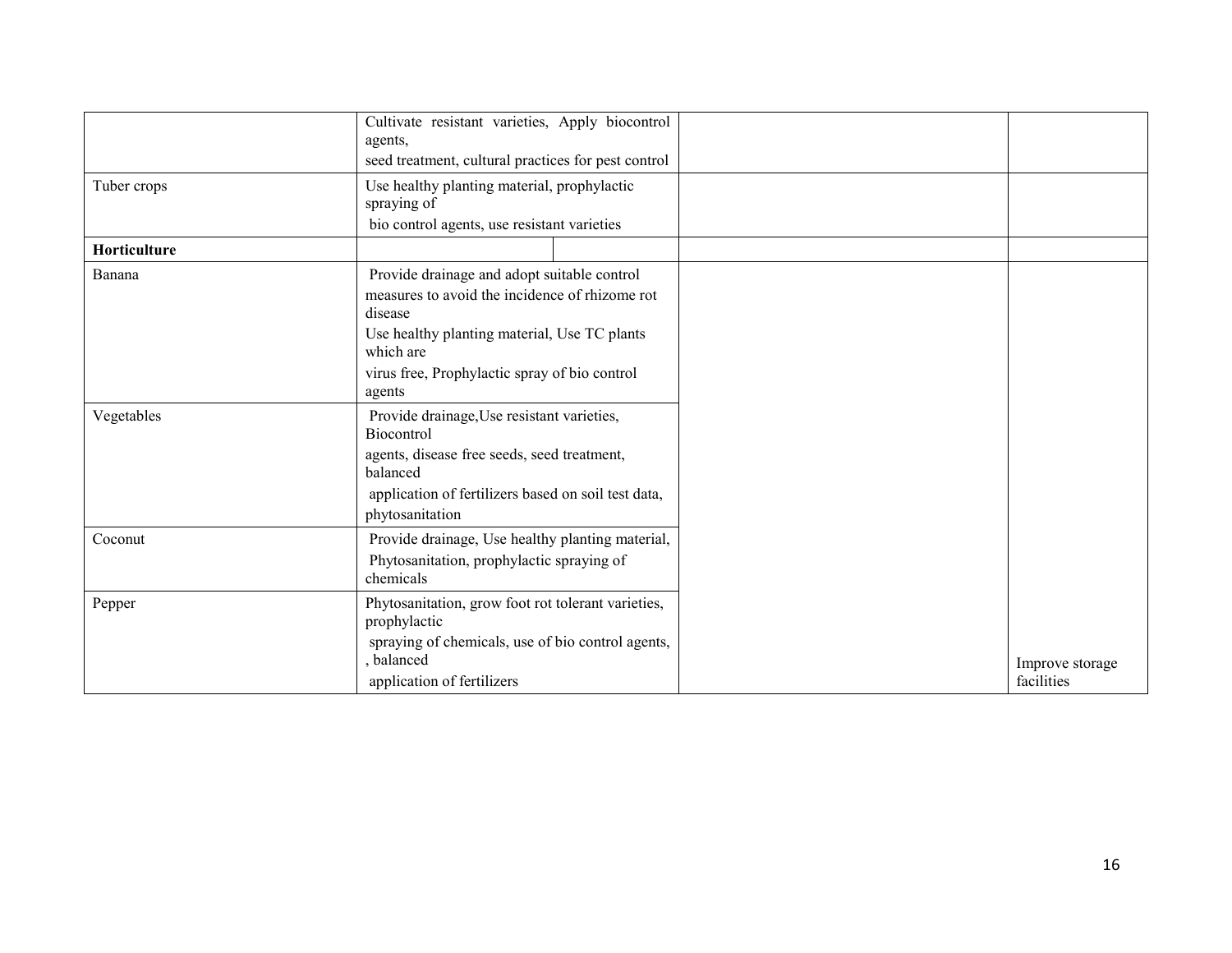#### 2.3 Floods

| <b>Condition</b>                               |                                                                                                                                                                                                                                                                                                                                                                                                                                                                                                                              | <b>Suggested contingency measure</b> |                        |                                                                                                                                                                                                                                                                                                                                                                                                        |  |  |
|------------------------------------------------|------------------------------------------------------------------------------------------------------------------------------------------------------------------------------------------------------------------------------------------------------------------------------------------------------------------------------------------------------------------------------------------------------------------------------------------------------------------------------------------------------------------------------|--------------------------------------|------------------------|--------------------------------------------------------------------------------------------------------------------------------------------------------------------------------------------------------------------------------------------------------------------------------------------------------------------------------------------------------------------------------------------------------|--|--|
| Transient water logging/<br>partial inundation | Seedling / nursery stage                                                                                                                                                                                                                                                                                                                                                                                                                                                                                                     | <b>Vegetative stage</b>              | Reproducti<br>ve stage | At harvest                                                                                                                                                                                                                                                                                                                                                                                             |  |  |
| Rice                                           | Elevation of outer bunds around all <i>Padashekarams</i> above the flood mark.<br>out excess water using axial flow pump. Providing adequate drainage for draining<br>excessive stagnating water around the root system, Improve drainage facility, scientific<br>and proper land utilization, cultivation flood tolerant varieties, Crop insurance,<br>Increase the storage capacity of reservoir. Spraying 3% KNO3 or 3% solution of Urea<br>and MOP in 3:2 proportion at boot leaf stage if root damage already occurred. |                                      | Pumping                | Combine harvesters can be used for rapid<br>harvesting of the crop.<br>The grain may be excessively wet and if<br>drying is difficult for few days, the harvested<br>grain may be mixed with common salt and<br>the produce may be sun dried at the earliest<br>opportunity Immediately after the standing<br>water column recedes<br>Special harvesters are available to work in a<br>mire situation. |  |  |
| Horticulture                                   |                                                                                                                                                                                                                                                                                                                                                                                                                                                                                                                              |                                      |                        |                                                                                                                                                                                                                                                                                                                                                                                                        |  |  |
| Vegetable                                      |                                                                                                                                                                                                                                                                                                                                                                                                                                                                                                                              |                                      |                        |                                                                                                                                                                                                                                                                                                                                                                                                        |  |  |
| Banana                                         |                                                                                                                                                                                                                                                                                                                                                                                                                                                                                                                              |                                      |                        | Providing adequate drainage for draining excessive stagnating water around the root system, Foliar spray of 2% DAP + 1% KCl                                                                                                                                                                                                                                                                            |  |  |
| Tuber                                          | (MOP)                                                                                                                                                                                                                                                                                                                                                                                                                                                                                                                        |                                      |                        |                                                                                                                                                                                                                                                                                                                                                                                                        |  |  |
| Continuous submergence<br>for more than 2 days |                                                                                                                                                                                                                                                                                                                                                                                                                                                                                                                              |                                      |                        |                                                                                                                                                                                                                                                                                                                                                                                                        |  |  |
| Rice                                           | Elevation of outer bunds around all <i>Padashekarams</i> above the flood mark. Pumping out excess water using axial flow pump,<br>Cultivation flood tolerant varieties, Crop insurance, Improve drainage facility,, Timely cleaning, de-silting and deepening of natural<br>water reservoir and drainage channels, Construction and protection of all the flood protection embankments, ring bunds and other<br>bunds. Crop insurance, Increase the storage capacity of reservoir.                                           |                                      |                        |                                                                                                                                                                                                                                                                                                                                                                                                        |  |  |
| Horticulture                                   |                                                                                                                                                                                                                                                                                                                                                                                                                                                                                                                              |                                      |                        |                                                                                                                                                                                                                                                                                                                                                                                                        |  |  |
| Vegetable                                      |                                                                                                                                                                                                                                                                                                                                                                                                                                                                                                                              |                                      |                        |                                                                                                                                                                                                                                                                                                                                                                                                        |  |  |
| Banana                                         | Providing adequate drainage for draining excessive stagnating water around the root system, Timely cleaning, de-silting and<br>deepening of natural water reservoir and drainage channels, Construction and protection of all the flood protection embankments, ring                                                                                                                                                                                                                                                         |                                      |                        |                                                                                                                                                                                                                                                                                                                                                                                                        |  |  |
| Tuber                                          | bunds and other bunds. Crop insurance, Increase the storage capacity of reservoir.                                                                                                                                                                                                                                                                                                                                                                                                                                           |                                      |                        |                                                                                                                                                                                                                                                                                                                                                                                                        |  |  |
| Sea water intrusion                            |                                                                                                                                                                                                                                                                                                                                                                                                                                                                                                                              |                                      |                        |                                                                                                                                                                                                                                                                                                                                                                                                        |  |  |
| Rice                                           | of barrage. Avoid drying up of fields.                                                                                                                                                                                                                                                                                                                                                                                                                                                                                       |                                      |                        | Modifying the operation of <i>Thannner Mukkam</i> Barrage in accordance with crop calendar by consultation with Agricultural Scientists.<br>Cultivate saline tolerant varieties, application of gypsum, filling and sealing of individual fields with fresh water before the operation                                                                                                                 |  |  |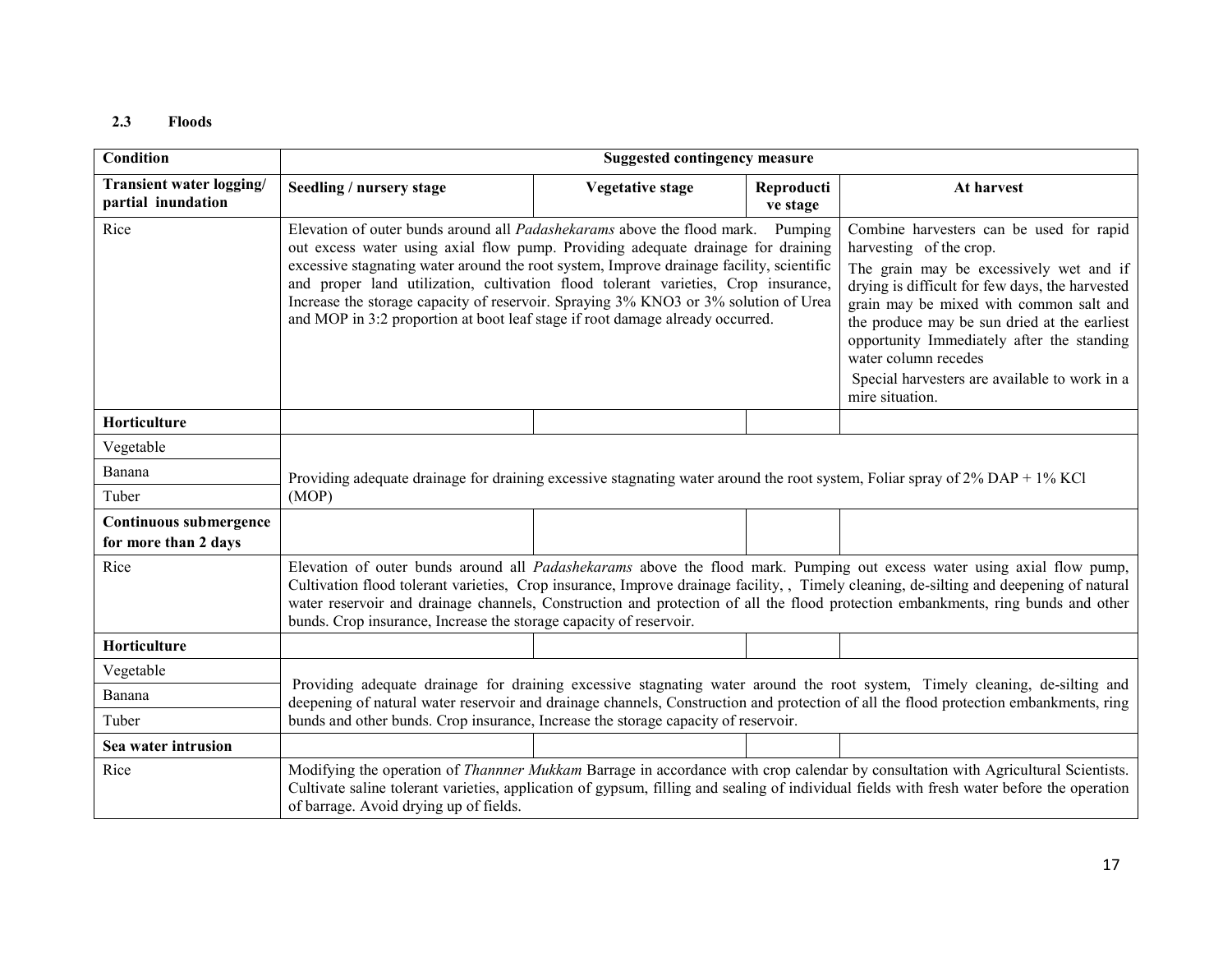| Banana      |                                                                                               |
|-------------|-----------------------------------------------------------------------------------------------|
| Vegetables  |                                                                                               |
| Tree spices | Filling and sealing of channels with fresh water before the operation of barrage              |
| Fisheries   | Fresh water harvesting, strengthening and sealing of bunds to prevent saline water intrusion. |
| 2.5         | Contingent strategies for Livestock, Poultry & Fisheries                                      |

#### 2.5.1 Livestock

|                               | <b>Suggested contingency measures</b>                                                                                                                                         |                                                                                                                                     |                                                                                                                   |  |
|-------------------------------|-------------------------------------------------------------------------------------------------------------------------------------------------------------------------------|-------------------------------------------------------------------------------------------------------------------------------------|-------------------------------------------------------------------------------------------------------------------|--|
|                               | <b>Before the event</b>                                                                                                                                                       | During the event                                                                                                                    | After the event                                                                                                   |  |
| <b>Drought</b>                |                                                                                                                                                                               |                                                                                                                                     |                                                                                                                   |  |
| Feed and fodder availability  | Straw enrichment and<br>preservation, silage preparation,                                                                                                                     | Unconventional feeding with locally<br>available feedstuffs and feeding during<br>cooler part of the day, ie. during night<br>time. | New planting of fodder with irrigation<br>facilities                                                              |  |
| Drinking water                | Construction of storage facility,<br>cleaning of existing water bodies,<br>steps to prevent water pollution                                                                   | Minimise the use of clean water                                                                                                     | Water harvesting measures with the help of<br>local bodies                                                        |  |
| Health and disease management | Provide nutritionally balanced fee,<br>ensure the timely availabilities of<br>medicines<br>and vaccines and<br>personnel. Promote vaccination,<br>proper disease surveillance | Ensure timely treatment and control<br>measures                                                                                     | Provide curing measures with proper<br>management.                                                                |  |
| <b>Floods</b>                 |                                                                                                                                                                               |                                                                                                                                     |                                                                                                                   |  |
| Feed and fodder availability  | Ensure proper drainage facilities,<br>Silage<br>preparation,<br>straw<br>enrichment<br>and<br>preservation,<br>proper storage of feedstuffs to<br>prevent fungal infestation. | Unconventional feeding with locally<br>available feedstuffs                                                                         | Planting new fodder slips in suitable lands.<br>Give due consideration to land management<br>to mitigate flooding |  |
| Drinking water                | Prevent contamination of potable<br>water sources, desilting of water<br>channels, strengthening of water                                                                     | Provide<br>clean water in required<br>quantity; make use of water purifying<br>techniques<br>if<br>contamination<br>1S              | Clean polluted water bodies, desilting of<br>water channels                                                       |  |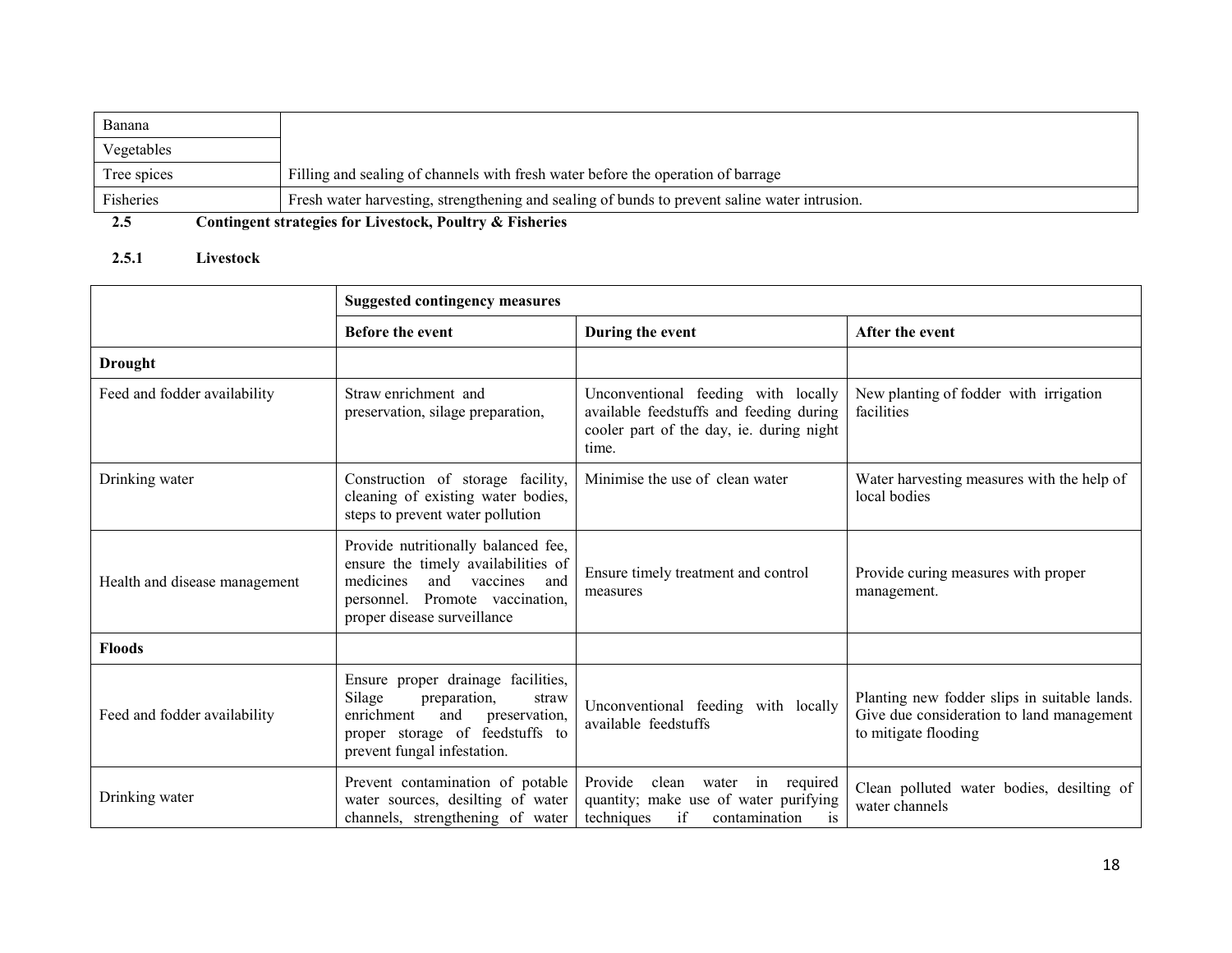|                                | storing facilities,                                                                                                                                                                                         | suspected.                                                                                                                                                                                                                                           |                                                                                                                                                       |  |  |
|--------------------------------|-------------------------------------------------------------------------------------------------------------------------------------------------------------------------------------------------------------|------------------------------------------------------------------------------------------------------------------------------------------------------------------------------------------------------------------------------------------------------|-------------------------------------------------------------------------------------------------------------------------------------------------------|--|--|
| Health and disease management  | Provide nutritionally balanced feed,<br>vaccination,<br>promote<br>proper<br>disease surveillance, ensure the<br>timely availability of medicines<br>and vaccines and personnel.                            | Ensure timely treatment and control<br>measures                                                                                                                                                                                                      | Provide curing measures with proper<br>management                                                                                                     |  |  |
| Cyclone                        |                                                                                                                                                                                                             |                                                                                                                                                                                                                                                      |                                                                                                                                                       |  |  |
| Feed and fodder availability   | Ensure preservation and storage<br>of fodder, straw, feed concentrate                                                                                                                                       | Adequate feeding, ensure the quality of<br>feed                                                                                                                                                                                                      | Replanting of high yielding fodder slips.                                                                                                             |  |  |
| Drinking water                 | Strengthening of water storage<br>facility                                                                                                                                                                  | Provide clean water in required<br>quantity; make use of water purifying<br>techniques<br>if<br>contamination<br>is<br>suspected.                                                                                                                    | Desilting and cleaning of water bodies for<br>enough water storage                                                                                    |  |  |
| Health and disease management  | Create awareness among farmers<br>adverse<br>effect<br>$\alpha$ f<br>about<br>unfavourable weather. Give timely<br>cyclone forewarning to farmers,<br>strengthening of livestock shelter<br>and feed store. | Protect from direct exposure to un<br>acclimatized weather, give proper care<br>and management                                                                                                                                                       | Cleanliness of surrounding, disinfestaion of<br>water bodies, proper disposal of deceased<br>animals.                                                 |  |  |
| Heat wave and cold wave        |                                                                                                                                                                                                             |                                                                                                                                                                                                                                                      |                                                                                                                                                       |  |  |
| Shelter/environment management | Timely maintenance<br>of shelter,<br>proper ventilation during hot days,<br>proper insulation during very cold<br>days                                                                                      | Avoid direct exposure to severe<br>weather. In hot days- feeding during<br>cool time with succulent feed stuffs,<br>provide plenty of drinking water,<br>washing during hot times,<br>In cold days- keep in shelter, give<br>bedding for insulation. | Construct modern weather proof shelter<br>with ample space like Micro water sprayer<br>and, false ceiling<br>Plant trees to provide shade to shelter. |  |  |
|                                |                                                                                                                                                                                                             |                                                                                                                                                                                                                                                      |                                                                                                                                                       |  |  |
| Health and disease management  | Create awareness among farmers<br>about adverse effect of unfavorable<br>weather                                                                                                                            | Avoid thermal stress to animals, keep in<br>shelter with proper feeding and<br>watering, give treatment if any health<br>problem observed.<br>Give more attention to infants and<br>physiologically stressful animals.                               | Provide curing<br>measures with proper<br>management                                                                                                  |  |  |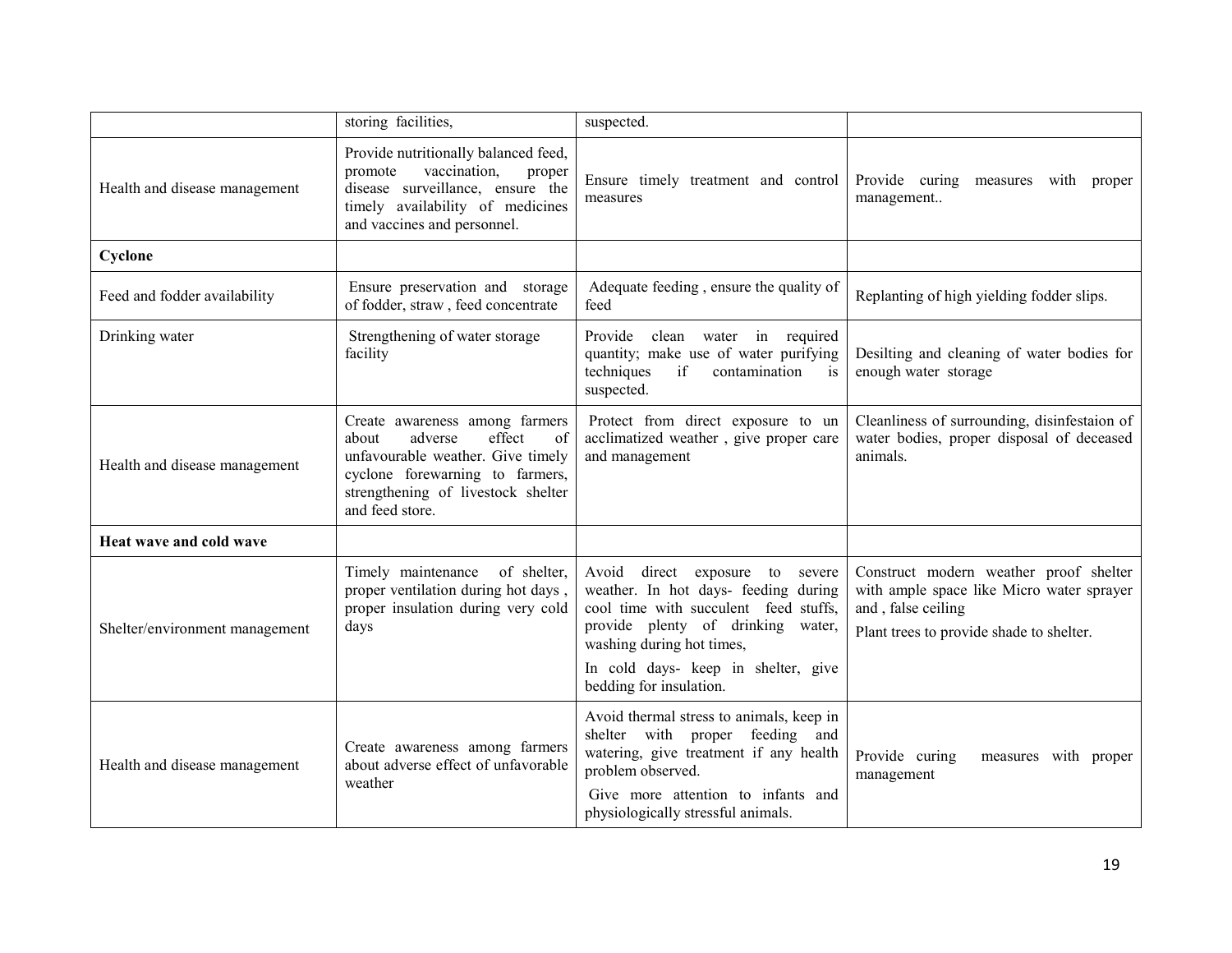## Poultry

|                                                                                                                                                                           | <b>Suggested contingency measures</b>                                                                                                                                                 |                                                                                                                                                                       |                                                                                                                                                  | Convergence/linkages with<br>ongoing programs, if any           |  |
|---------------------------------------------------------------------------------------------------------------------------------------------------------------------------|---------------------------------------------------------------------------------------------------------------------------------------------------------------------------------------|-----------------------------------------------------------------------------------------------------------------------------------------------------------------------|--------------------------------------------------------------------------------------------------------------------------------------------------|-----------------------------------------------------------------|--|
|                                                                                                                                                                           | <b>Before the event</b>                                                                                                                                                               | During the event                                                                                                                                                      | After the event                                                                                                                                  | Programmes can be linked<br>with ATMA,RKVY and<br><b>NREGS</b>  |  |
| <b>Drought</b>                                                                                                                                                            |                                                                                                                                                                                       |                                                                                                                                                                       |                                                                                                                                                  |                                                                 |  |
| Shortage of feed ingredients                                                                                                                                              | Collection<br>and<br>of<br>feed<br>preservation<br>in required<br>ingredients<br>quantity                                                                                             | Feeding<br>with<br>nutritionally<br>balanced feed                                                                                                                     | Ensure adequate supply of<br>ingredients for future use                                                                                          |                                                                 |  |
| Drinking water                                                                                                                                                            | Construction of storage<br>tank<br>with<br>adequate<br>capacity<br>Storage of clean drinking<br>water                                                                                 | Provide cold clean drinking<br>Maintenance of existing<br>water storing<br>water<br>and<br>Medication to reduce stress<br>additional water sources<br>like bore wells |                                                                                                                                                  |                                                                 |  |
| Health and disease management                                                                                                                                             | Proper feeding and watering,<br>Vaccination,<br>provide<br>stress free environment<br>maintain correct stock density,<br>observe for health problem and<br>give treatment if required |                                                                                                                                                                       | Observe the production<br>and<br>growth.<br>Avoid<br>weaklings.<br>Maintain<br>density,<br>proper<br>stock<br>Provide clean coops for<br>shelter |                                                                 |  |
| <b>Floods</b>                                                                                                                                                             |                                                                                                                                                                                       |                                                                                                                                                                       |                                                                                                                                                  |                                                                 |  |
| Correct storage of feed<br>Shortage of feed ingredients<br>stuffs to<br>avoid fungal<br>maintenance<br>infestation,<br>of store room, testing of<br>feedstuff for quality |                                                                                                                                                                                       | Feeding<br>with<br>nutritionally<br>balanced feed                                                                                                                     | Disinfestations<br>of<br>surrounding premises and<br>bodies,<br>water<br>proper<br>disposal of dead birds                                        | Programmes can be linked<br>with ATMA, RKVY and<br><b>NREGS</b> |  |
| Drinking water                                                                                                                                                            | Infrastructure<br>Provide clean drinking water<br>round the clock, medication to<br>reinforcement<br>avoid<br>to<br>contamination of drinking<br>reduce stress<br>water               |                                                                                                                                                                       | Disinfection<br>of water<br>bodies, provide adequate<br>drainage                                                                                 |                                                                 |  |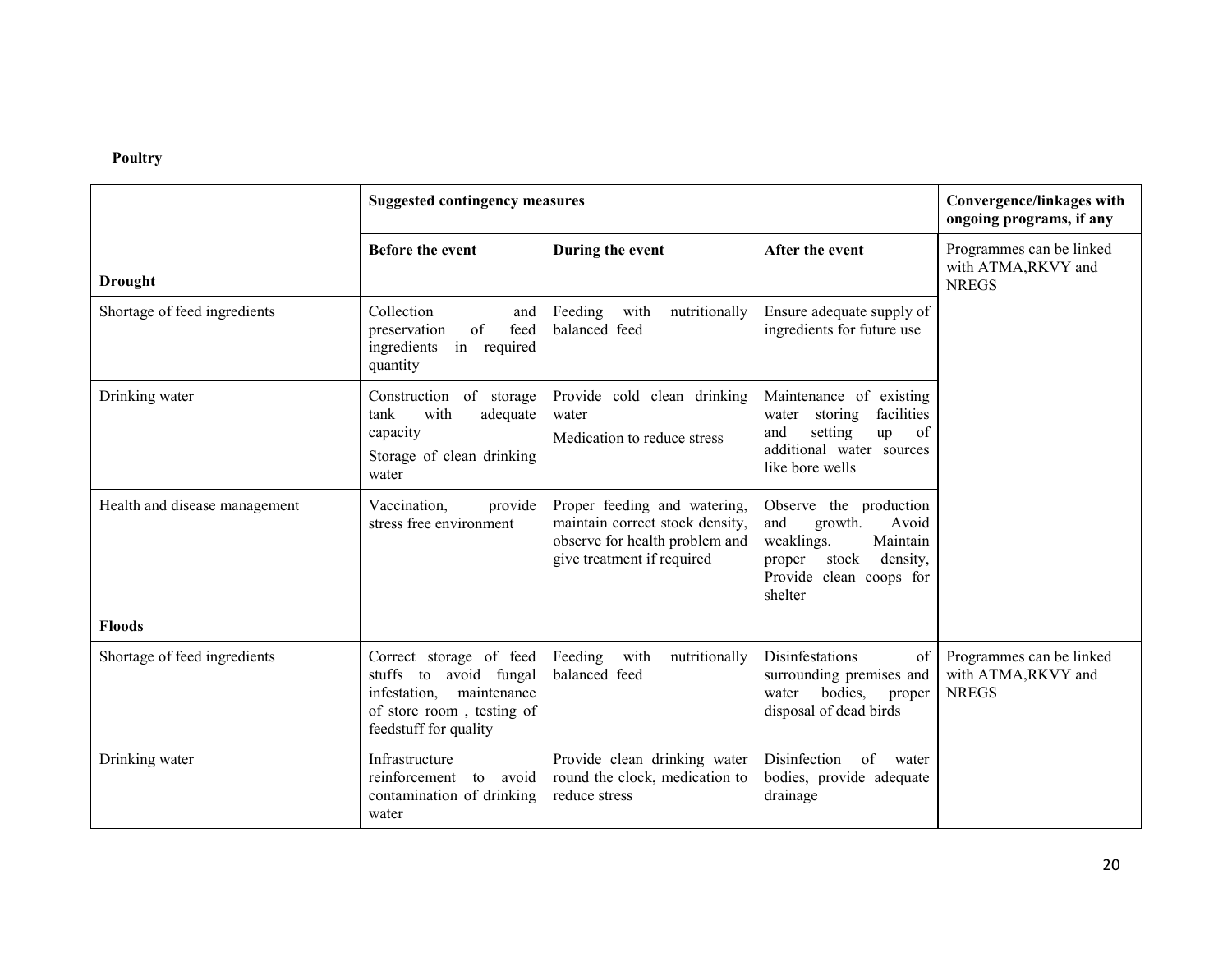| Health and disease management  | possibilities<br>Avoid<br>of<br>outbreak,<br>disease<br>maintenance of shed to<br>give adequate protection<br>from flood, provide stress<br>free environment                                                                   | Timely detection of diseases<br>and treatment, avoid chances<br>of<br>disease<br>spreading<br>medication to reduce stress,<br>isolation of affected birds                                                                                                 | Proper disposal of dead<br>birds,<br>sanitation<br>of<br>surroundings, isolation of<br>affected birds       |                                                                |
|--------------------------------|--------------------------------------------------------------------------------------------------------------------------------------------------------------------------------------------------------------------------------|-----------------------------------------------------------------------------------------------------------------------------------------------------------------------------------------------------------------------------------------------------------|-------------------------------------------------------------------------------------------------------------|----------------------------------------------------------------|
| Cyclone                        |                                                                                                                                                                                                                                |                                                                                                                                                                                                                                                           |                                                                                                             |                                                                |
| Shortage of feed ingredients   | Proper storage of feed<br>stuffs to avoid fungal<br>maintenance<br>infestation,<br>of store room, testing of<br>feedstuff for quality                                                                                          | Avoid feeding fungal infected<br>feed, treatment if required and<br>provide balanced feed                                                                                                                                                                 | Disposal<br>of<br>damaged<br>feed, testing of feed for<br>quality<br>Cultivation of suitable<br>foddercrops |                                                                |
| Drinking water                 | Infrastructure<br>reinforcement<br>to avoid<br>contamination of drinking<br>water                                                                                                                                              | Provide clean drinking water<br>round the clock, medication to<br>reduce stress                                                                                                                                                                           | Disinfection<br>of water<br>bodies, provide adequate<br>drainage                                            |                                                                |
| Health and disease management  | possibilities<br>Avoid<br>of<br>disease<br>outbreak,<br>maintenance of shed to<br>give adequate protection<br>from cyclone                                                                                                     | Timely detection of diseases<br>and treatment, avoid chances<br>$\sigma$ f<br>disease<br>spreading<br>medication to reduce stress,<br>isolation of affected birds                                                                                         | Proper disposal of dead<br>birds,<br>sanitation<br>of<br>surroundings, isolation of<br>affected birds       |                                                                |
| Heat wave and cold wave        |                                                                                                                                                                                                                                |                                                                                                                                                                                                                                                           |                                                                                                             |                                                                |
| Shelter/environment management | Timely maintenance of<br>shelter, proper ventilation<br>during hot days, proper<br>insulation during very<br>cold days. Planting trees<br>around the shed and fitting<br>of exhaust fan on the hoof<br>can also be recommended | Hot<br>days-Avoid<br>direct<br>exposure to severe weather.<br>Provisions for air circulation<br>by providing watered gunny<br>bags in the direction of wind<br>Cold days- keep in shelter,<br>give bedding for insulation.<br>Provide brooding facilities | Construct modern weather<br>proof shelter with ample<br>space, Plant trees to<br>provide shade to shelter.  | Programmes can be linked<br>with ATMA,RKVY and<br><b>NREGS</b> |
| Health and disease management  | Create awareness among<br>about<br>adverse<br>farmers<br>effect of weather                                                                                                                                                     | Avoid thermal stress to birds,<br>keep in shelter with proper<br>feeding and watering, give<br>treatment if<br>any health                                                                                                                                 | Provide curing measures<br>with proper management                                                           |                                                                |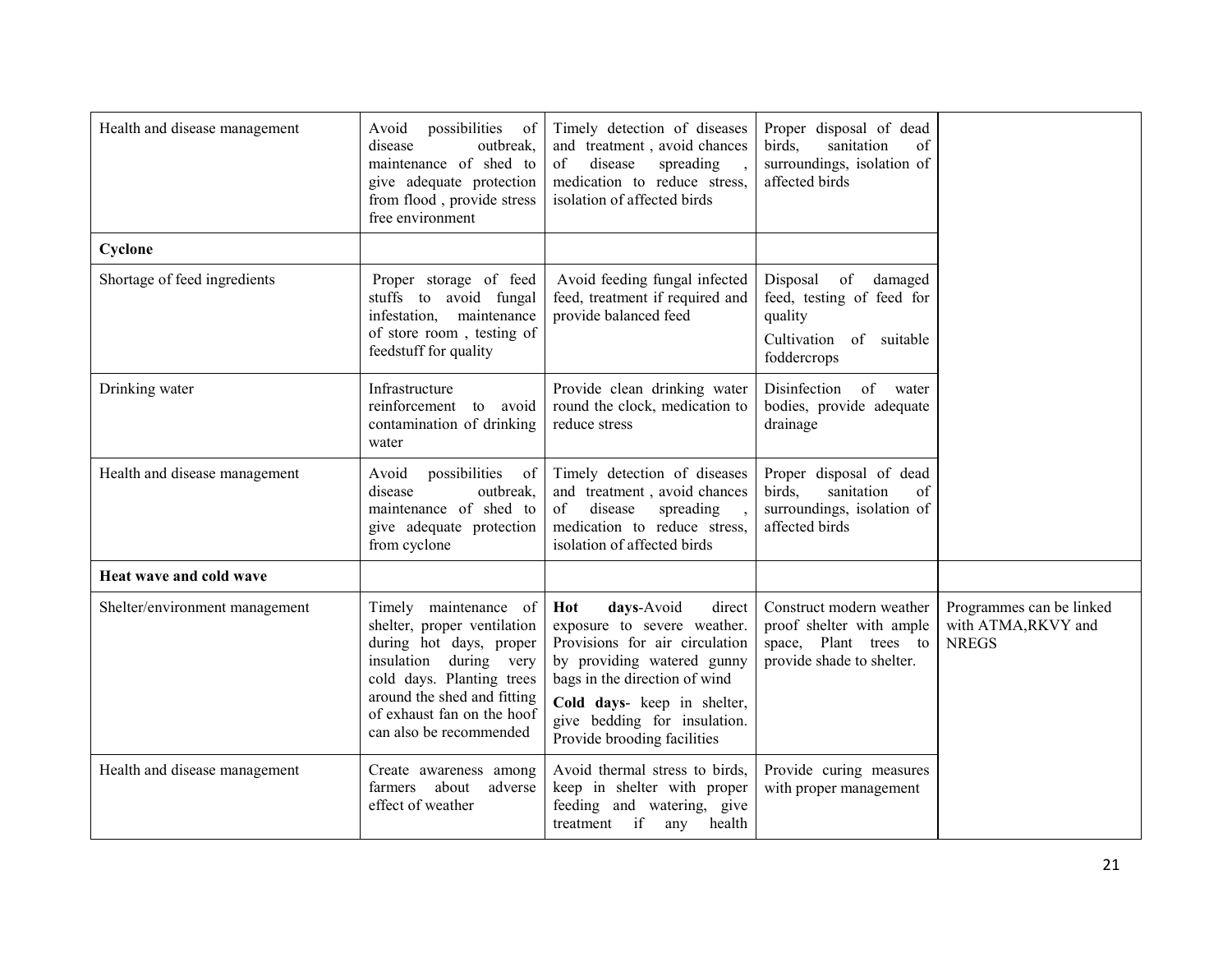| Give vaccination to birds<br>Provide water and feed | problem observed. Give more<br>attention to chicks and parent<br>stocks, reduce stock density. | Provide clean coops and<br>balanced feed |  |
|-----------------------------------------------------|------------------------------------------------------------------------------------------------|------------------------------------------|--|
|-----------------------------------------------------|------------------------------------------------------------------------------------------------|------------------------------------------|--|

#### 2.5.3 Fisheries/ Aquaculture

|                                                                         |                                                                                                          | <b>Suggested contingency measures</b>                                                                          |                                                                                   |
|-------------------------------------------------------------------------|----------------------------------------------------------------------------------------------------------|----------------------------------------------------------------------------------------------------------------|-----------------------------------------------------------------------------------|
|                                                                         | <b>Before the event</b>                                                                                  | During the event                                                                                               | After the event                                                                   |
| 1) Drought                                                              |                                                                                                          |                                                                                                                |                                                                                   |
| A. Capture                                                              |                                                                                                          |                                                                                                                |                                                                                   |
| Marine                                                                  | Insuring the fishers<br>Shall be provided with life saving<br>equipments and provide weather<br>forecast | Facility of patrol boats/ sea rescue.<br>Support of coast guard shall be<br>solicited. Opening of control room | Rehabilitation package<br>Damaged boats / gears to be repaired/<br>replaced       |
| Inland                                                                  |                                                                                                          |                                                                                                                |                                                                                   |
| (i) Shallow water depth due to<br>insufficient rains/inflow             | Fixing of display boards indicating<br>navigation routes<br>Bottom dredging of navigation routes         | Arrange rescue facilities Opening<br>of control room                                                           | Rehabilitation measures<br>Livelihood support to the affected                     |
| (ii) Changes in water quality                                           | Continued water quality monitoring                                                                       | Amelioration measures by expert<br>team                                                                        | Rehabilitation measures and continued<br>vigilance against pollution              |
| <b>B.</b> Aquaculture                                                   |                                                                                                          |                                                                                                                |                                                                                   |
| (i) Shallow water in ponds due to<br>insufficient rains/inflow          | Develop varieties tolerant to low<br>water table and warm shallow water<br>conditions                    | Oxygen supply will be affected. so<br>water filling arrangements and<br>aeration facilities                    | Development of deeper ponds, by annual<br>desilting and prevention of water loss. |
| (ii) Impact of salt load build up in<br>ponds / change in water quality | Seepage proofing and Storage of<br>sufficient water to safeguard form<br>salinity ingression.            | Emergency harvest                                                                                              | Flushing with freshwater.<br>Fixing of bore<br>well                               |
| 2) Floods                                                               |                                                                                                          |                                                                                                                |                                                                                   |
| A. Capture                                                              |                                                                                                          |                                                                                                                |                                                                                   |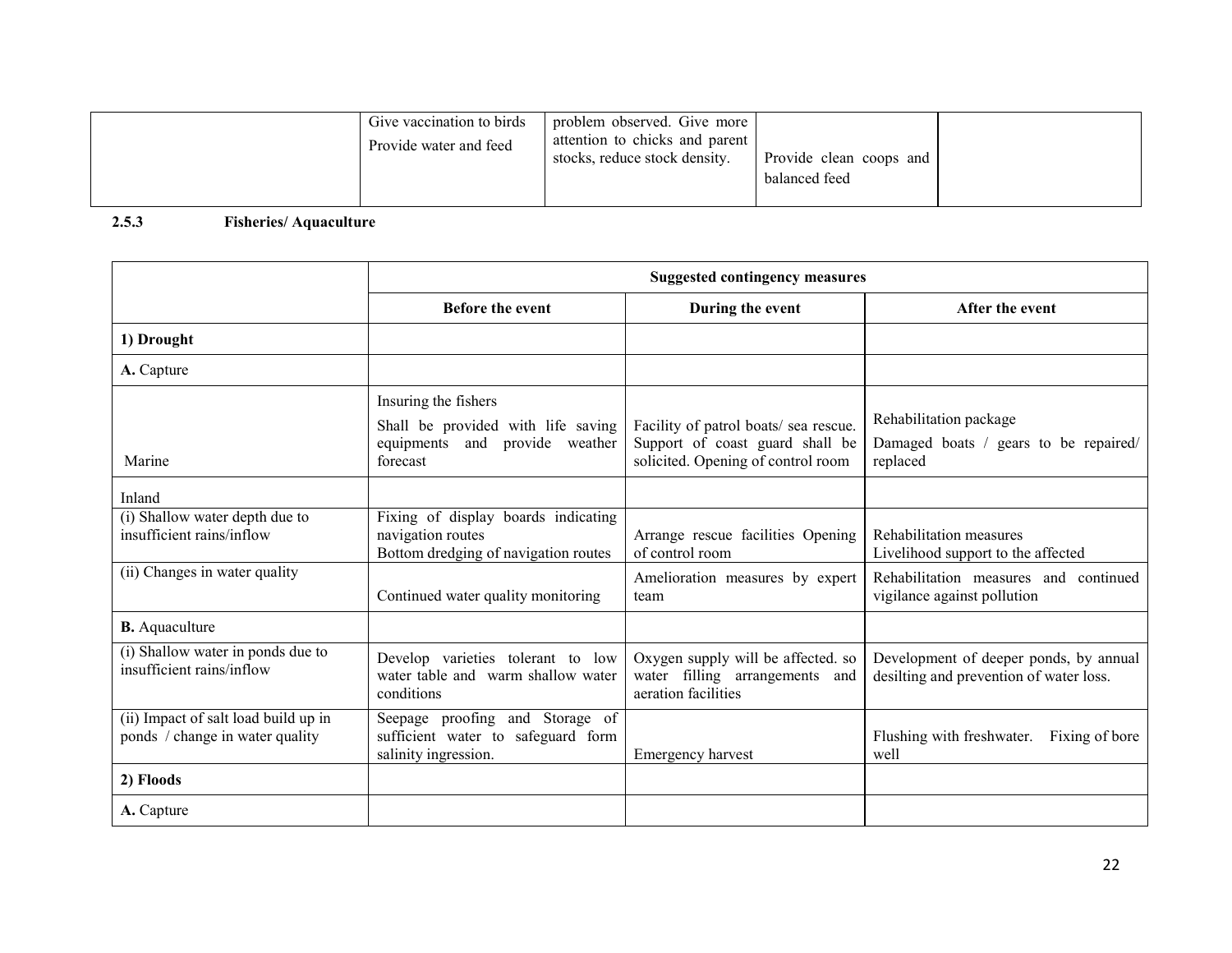| Marine                                                     | <b>NA</b>                                                                                                           | <b>NA</b>                                                                                                             | NA                                                                                                                                  |  |
|------------------------------------------------------------|---------------------------------------------------------------------------------------------------------------------|-----------------------------------------------------------------------------------------------------------------------|-------------------------------------------------------------------------------------------------------------------------------------|--|
| Inland                                                     | Fore warning of calamities                                                                                          | Livelihood support .Opening of<br>relief camps                                                                        | Rehabilitation stocking in open waters<br>affected by fish loss .Ranching of<br>commercially important seeds to recoup<br>fisheries |  |
| (i) Average compensation paid due to<br>loss of human life |                                                                                                                     | Rs. 2 .00 Lakhs                                                                                                       |                                                                                                                                     |  |
| (ii) No. of boats / nets/damaged                           |                                                                                                                     |                                                                                                                       |                                                                                                                                     |  |
| (iii) No.of houses damaged                                 |                                                                                                                     |                                                                                                                       |                                                                                                                                     |  |
| (iv) Loss of stock                                         |                                                                                                                     |                                                                                                                       |                                                                                                                                     |  |
| (v) Changes in water quality                               |                                                                                                                     | Water pH decline<br>, Increase in<br>organic<br>matter<br>content<br>and<br>sediment load,                            | Algal blooms and fish kill possible due to<br>blooming of algae. To counter this<br>vigilant monitoring of water quality<br>needed. |  |
| (vi) Health and diseases                                   |                                                                                                                     | EUS disease outbreak possible<br>with lowering of temperature                                                         | EUS disease outbreak possible with<br>lowering of temperature and consequent<br>fish kill and unemployment and fisher<br>folks.     |  |
| <b>B.</b> Aquaculture                                      |                                                                                                                     |                                                                                                                       |                                                                                                                                     |  |
| (i) Inundation with flood water                            | Raising of pond dykes above flood<br>mark. Provision of protective fencing<br>to protect fish loss. Insurance cover | Rapid action to protect the stock<br>against breach of dykes and<br>protective maintenance of the outer<br>bund.      | Assessment of loss and compensation<br>measures against loss. Supply of seed for<br>fresh crop.                                     |  |
| (ii) Water continuation and changes in<br>water quality    |                                                                                                                     | pH decline Productivity decline-<br>primary productivity of water<br>body. Fish growth affe4cted                      | Algal blooming and fish kill.                                                                                                       |  |
| (iii) Health and diseases                                  |                                                                                                                     | EUS disease outbreak possible<br>with lowering of temperature.<br>Fungal, bacterial and protozoan<br>disease outbreak | Fish kill to be compensation and pond<br>treatment against agents of disease                                                        |  |
| (iv) Loss of stock and inputs (feed,<br>chemicals etc)     | Insurance cover to be ensured                                                                                       | Loss of valuable germplasm<br>Brood stock possible. Stored Feed                                                       | Compensation<br>for<br>loss.<br>Livelihood<br>Support to the affected. Support by                                                   |  |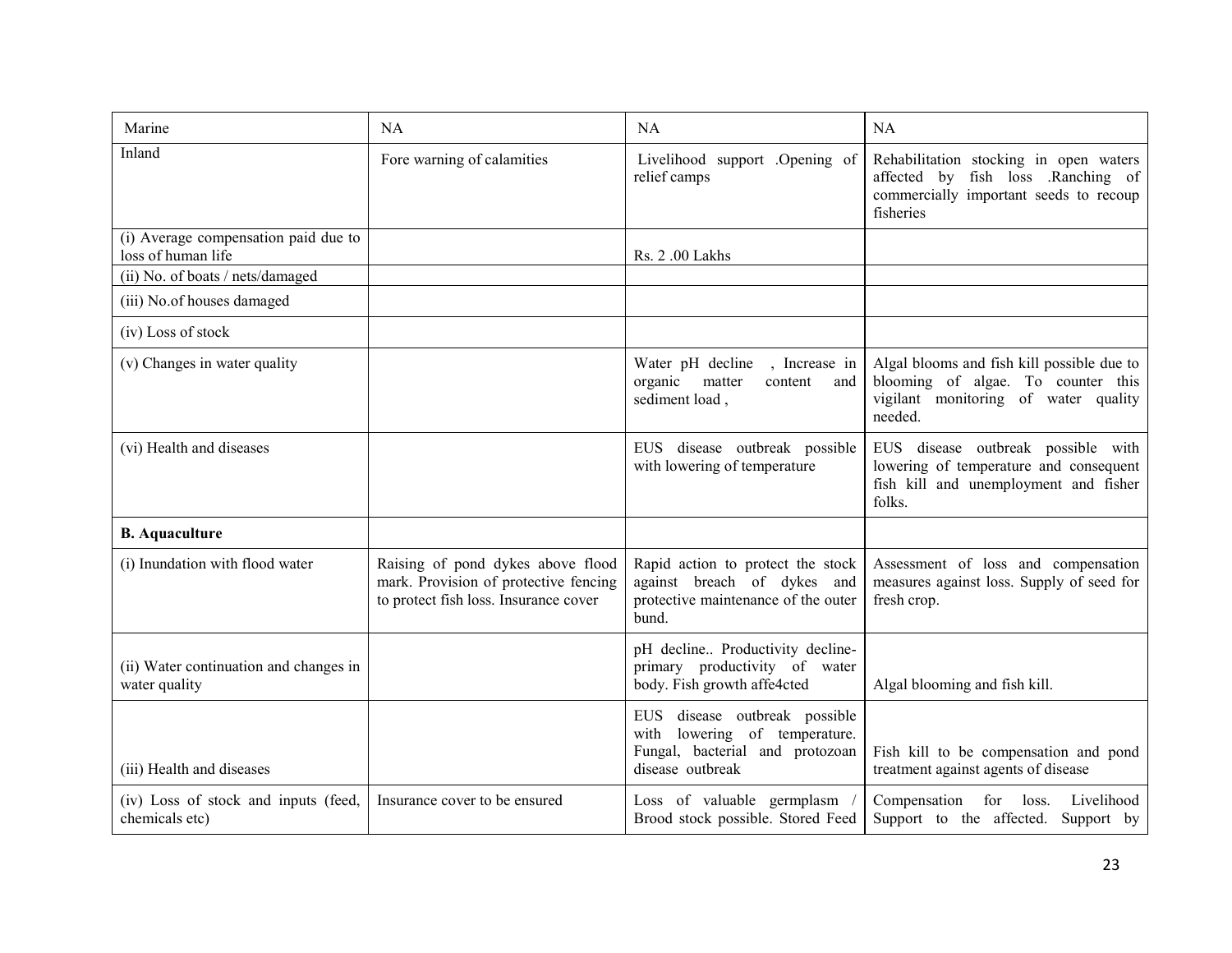|                                                                       |                                                                                                                                                                                  | can loose its quality, afflotoxin<br>problem. Loss of feed/ chemicals<br>in storage system possible                                                | providing critical inputs seed/feed<br>for<br>fresh crop                                                                            |
|-----------------------------------------------------------------------|----------------------------------------------------------------------------------------------------------------------------------------------------------------------------------|----------------------------------------------------------------------------------------------------------------------------------------------------|-------------------------------------------------------------------------------------------------------------------------------------|
| (v) Infrastructure damage (pumps,<br>aerators, huts etc)              | Insurance cover.                                                                                                                                                                 | Craft, gears, pumps. Aerators etc<br>can become damaged                                                                                            | Compensation. Repair and replacement of<br>macjinery and craft and gears                                                            |
| 3. Cyclone / Tsunami                                                  |                                                                                                                                                                                  |                                                                                                                                                    |                                                                                                                                     |
| A. Capture                                                            |                                                                                                                                                                                  |                                                                                                                                                    |                                                                                                                                     |
|                                                                       | Protecting shoreline by afforestation<br>by forming a mangrove belt<br>Strict enforcement of CRZ regulation<br>Construction of tsunami resistant<br>housing and dwelling places. | Speedy rescue Operation to save<br>the affected. Provision for shelter<br>to the affected. . Rapid health care<br>Drinking water can become saline | Assessment of loss and compensation.<br>Rehabilitation<br>Livelihood<br>housing.<br>support, Action to prevent epidemic<br>outbreak |
| Marine                                                                | Forewarning system                                                                                                                                                               |                                                                                                                                                    |                                                                                                                                     |
| (i) Average compensation paid due to<br>loss of fishermen lives       |                                                                                                                                                                                  | Rs 5 lakh / person                                                                                                                                 |                                                                                                                                     |
| (ii) Avg. no. of boats / nets/damaged                                 |                                                                                                                                                                                  |                                                                                                                                                    |                                                                                                                                     |
| (iii) Avg. no. of houses damaged                                      |                                                                                                                                                                                  |                                                                                                                                                    |                                                                                                                                     |
| Inland                                                                |                                                                                                                                                                                  |                                                                                                                                                    |                                                                                                                                     |
| B. Aquaculture                                                        |                                                                                                                                                                                  |                                                                                                                                                    |                                                                                                                                     |
| $(i)$ Overflow / flooding of ponds                                    |                                                                                                                                                                                  | Salination<br>of pond systems<br>affecting freshwater fish stock and<br>fish kill                                                                  | Assessment of loss and compensation.<br>Loss of fish stock to be compensated by<br>seed supply and support for building stock       |
| (ii) Changes in water quality (fresh<br>water / brackish water ratio) |                                                                                                                                                                                  |                                                                                                                                                    |                                                                                                                                     |
| (iii) Health and diseases                                             |                                                                                                                                                                                  |                                                                                                                                                    |                                                                                                                                     |
| (iv) Loss of stock and inputs (feed,<br>chemicals etc)                |                                                                                                                                                                                  |                                                                                                                                                    |                                                                                                                                     |
| (v) Infrastructure damage (pumps,<br>aerators, shelters/huts etc)     |                                                                                                                                                                                  |                                                                                                                                                    |                                                                                                                                     |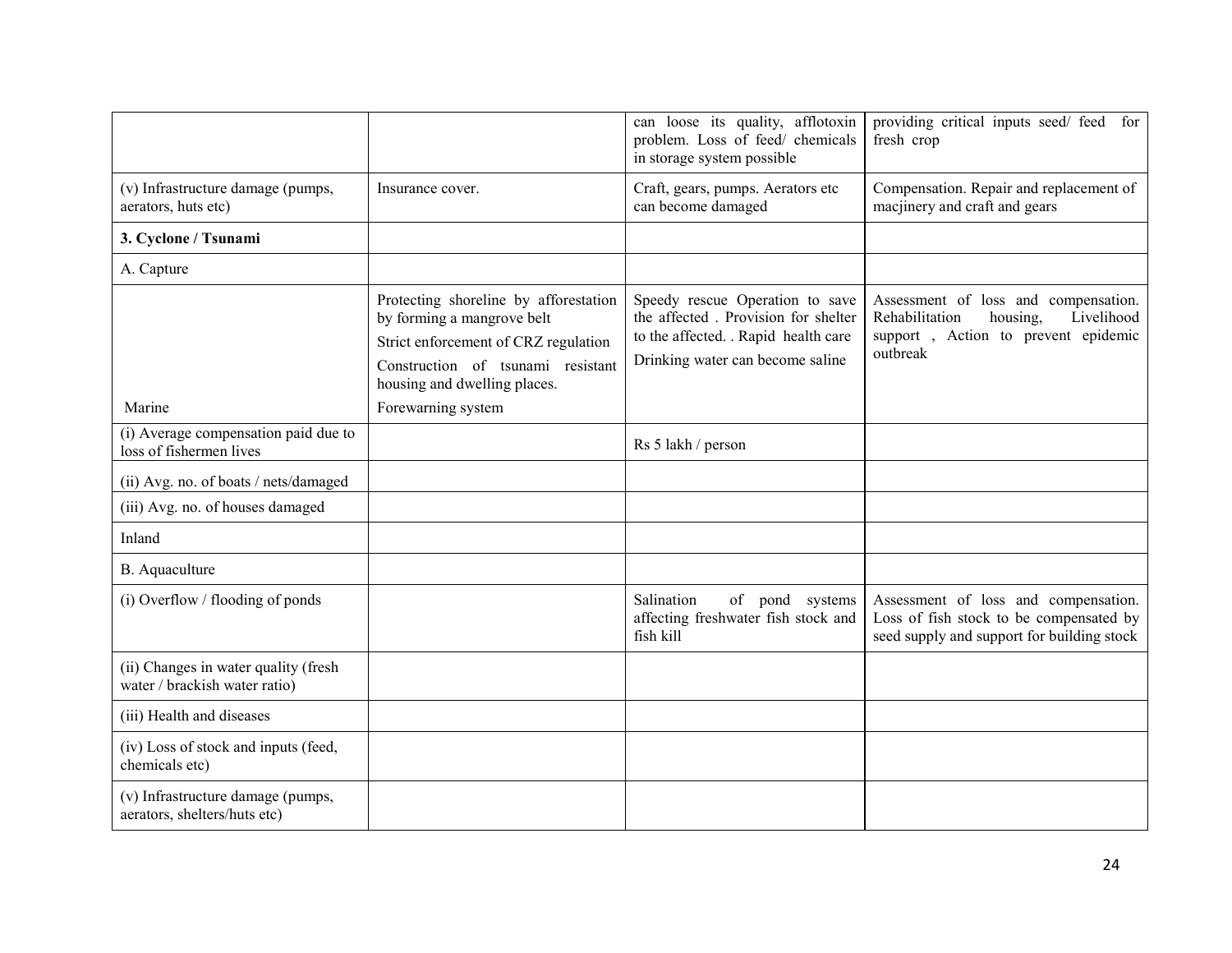| 4. Heat wave and cold wave                         |                                                                                                                                                                                                                      |                                                                                                                                                                               |                                                                                                                                                                                                      |
|----------------------------------------------------|----------------------------------------------------------------------------------------------------------------------------------------------------------------------------------------------------------------------|-------------------------------------------------------------------------------------------------------------------------------------------------------------------------------|------------------------------------------------------------------------------------------------------------------------------------------------------------------------------------------------------|
| A. Capture                                         |                                                                                                                                                                                                                      | Fish availability will be affected<br>fish shoal can move to deeper<br>waters. Tropical fish close to their<br>upper tolerance limit so fish<br>availability will be affected | Rehabilitation of the coastal fishers.<br>Alternate livelihood enterprises.                                                                                                                          |
| Marine                                             |                                                                                                                                                                                                                      |                                                                                                                                                                               |                                                                                                                                                                                                      |
| Inland                                             |                                                                                                                                                                                                                      | Rivers can go dry affecting fish<br>gernplasm and stock will affect<br>livejood of inland fishers                                                                             | Rehabilitation of the fishers affected                                                                                                                                                               |
| <b>B</b> . Aquaculture                             |                                                                                                                                                                                                                      | Perennial<br>pond<br>become<br>can<br>seasonal. Cropping intensity will<br>be reduced. The product ivy will be<br>affected                                                    | Facilities for water storage. Deepening of<br>ponds to store more water .Annual<br>desilitign should become necessary                                                                                |
| (i) Changes in pond environment<br>(water quality) | Develop and popularize temperature<br>eurythermal species for<br>tolerant<br>systems. Develop water<br>culture<br>storage systems and water reservoirs<br>to tide over adversity. Insurance cover<br>against drought | Low DO. Warming of waters. Fish<br>kill in summer. Breeding of fishes<br>will be affected. Seed availability<br>will be affected. Severe shortage<br>for fish seeds possible  | Supply of fish seeds from other places<br>might become necessary.<br>Can upset the inland fish production<br>programe as fish spawning and seed<br>production is affected. Compensationg<br>clamity. |
| (ii) Health and Disease management                 |                                                                                                                                                                                                                      | outbreak<br><b>Disease</b><br>especially<br>diseases possible. Do<br>parasitic<br>decline<br>and<br>fish<br>recurrent<br>mortality.                                           | Rehabilitation package. Fresh stocking<br>support. Replacement with<br>Healthy seeds                                                                                                                 |